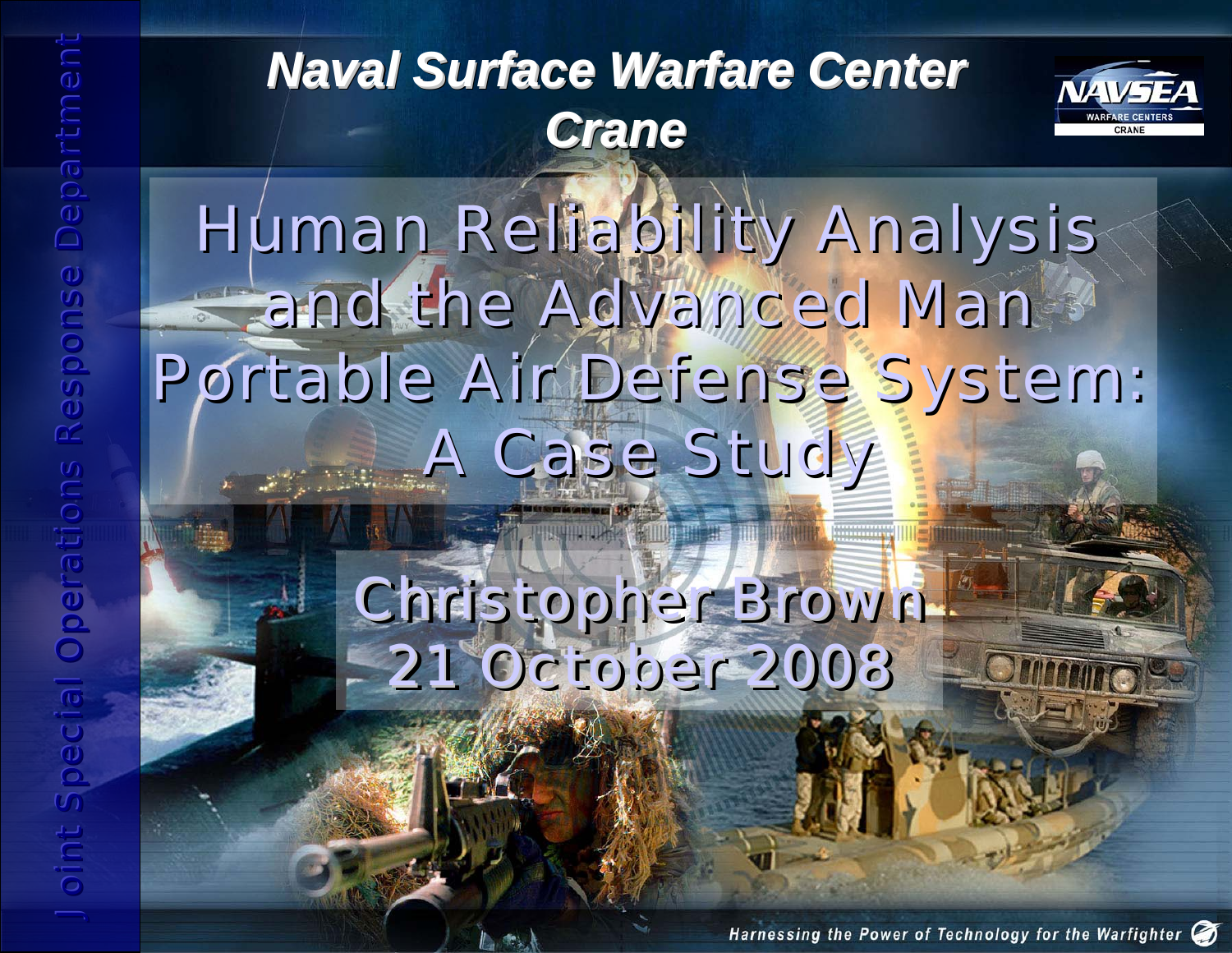#### **(U) UNCLASSIFIED** A-MANPADS ACMANDANS

- • **The Advance Man Portable Air Defense System (A-MANPADS) allows the Marines of Low Altitude Air Defense (LAAD) battalions to successfully meet their primary mission.**
	- **Marine Corps LAAD units deploy in one of two primary missions; convoy support or local area defense. In both roles, LAAD units provide primary air defense.**
- • **The A-MANPADS provides a means to safely and expeditiously transport 4 Stinger missiles in WRCs and ancillary equipment.**
- • **The installation of the weapons station allows the Marines the option of mounting a crew served weapon such as the 7.62 machine gun, M240B, or the .50-caliber machine gun, M2 Heavy Barrel (HB). The crew served weapon could be utilized for self-protection against both air and ground threats within the inner launch boundary of the missile.**



**A-MANPADS with 240B Machine Gun**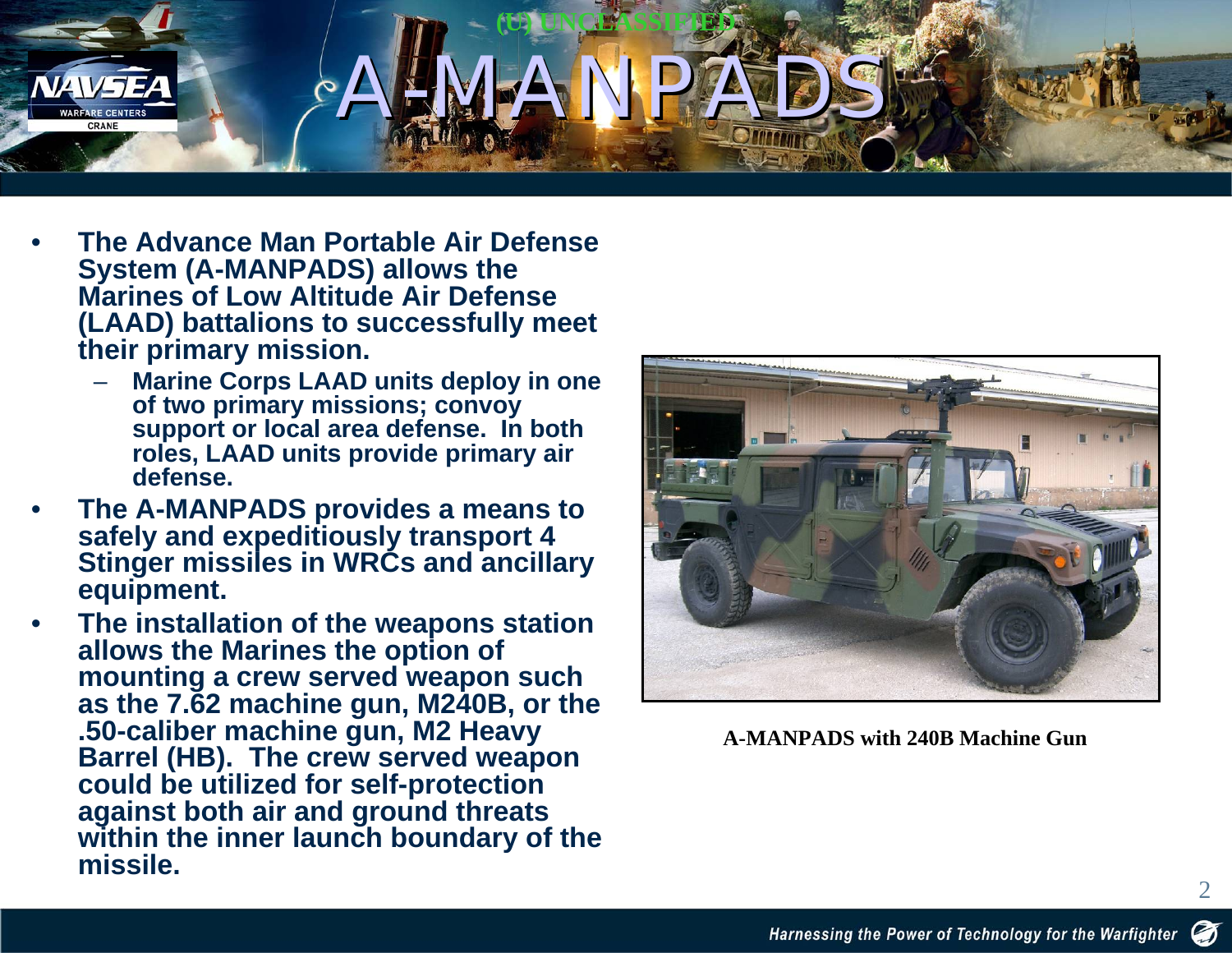#### **(U) UNCLASSIFIED** Mk 93 Pintle Mk 93 Pintle

- • **In the case of the A-MANPADS, the crew served weapon is flexible therefore the pintle needs to be flexible.** 
	- **The Mk 93 Universal Pintle provides the ability to switch between all crew served weapons in the Marine Corps' arsenal with a minimum of effort.**
	- **The Mk93 includes an adjustable safety stop for restricting the depression angle. This allows the pintle to not only adjust depending upon the weapon system, but also the vehicle load out.**



**Mk 93 Pintle Installed on an A-MANPADS**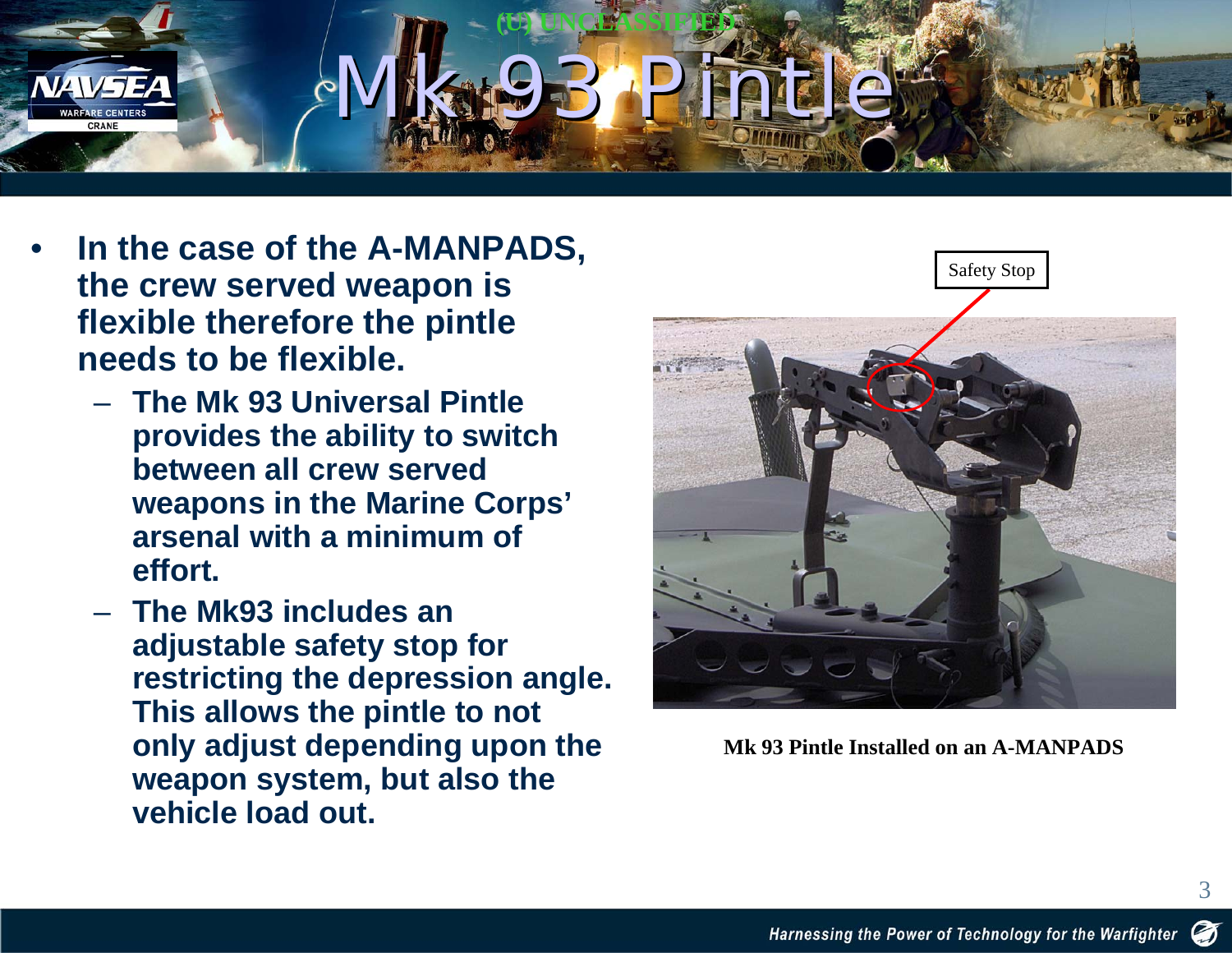

• **The Mk 93 pintle utilized with the HMMWV weapons station and a crew served weapon allows for a maximum declination angle of 27 o. In the standard configuration with the M1025/M1043 slantback HMMWV, this angle does not present an issue. The trajectory of the round would pass through the HMMWV outer shell in an area where no gear is stowed. However, the addition of the WRCs adds height to the rear dimension. If allowed to fire at maximum depression the round would impact the WRC as demonstrated by the figure.** 



**Trajectory of Crew Served Weapon Round**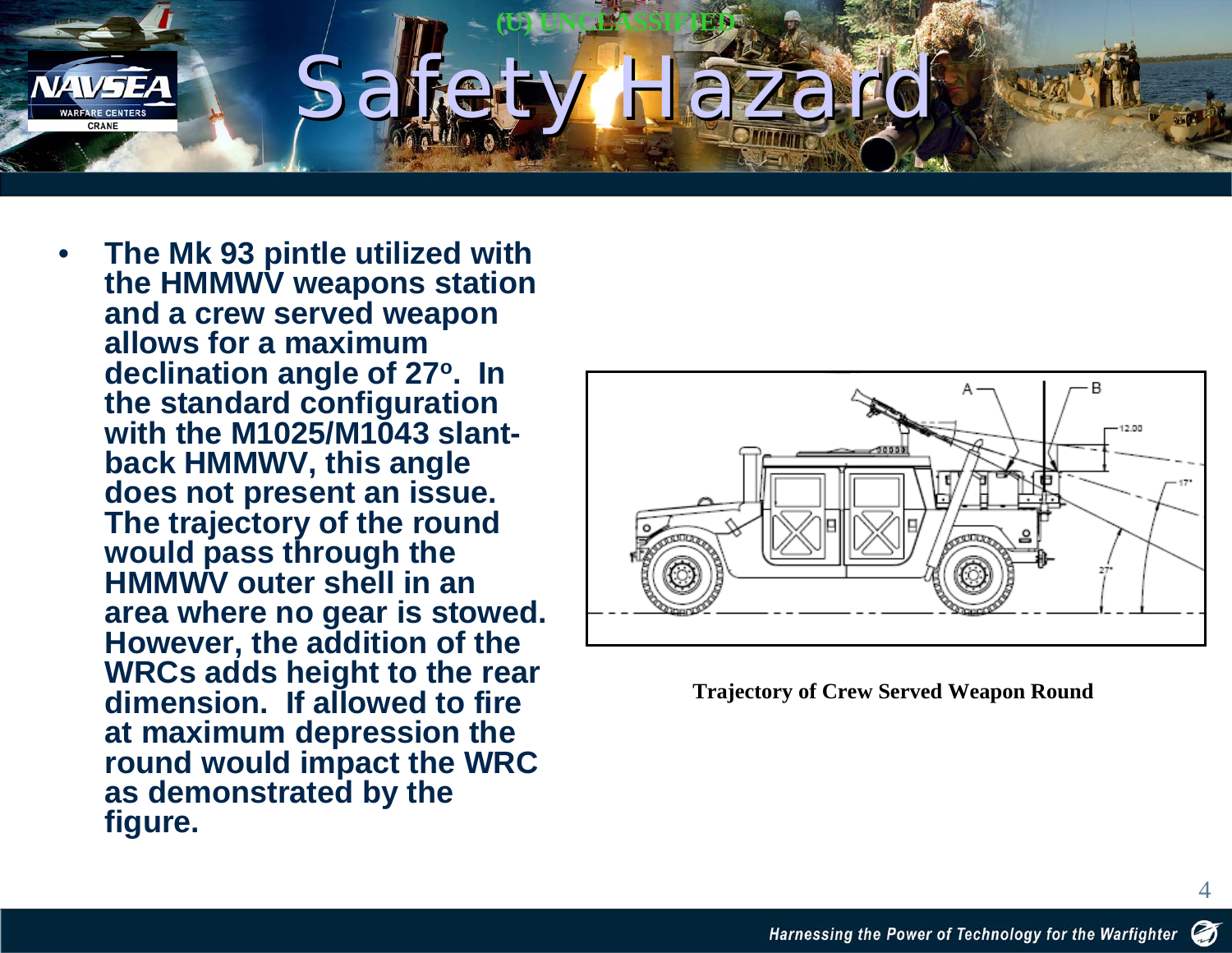are:

**(U) UNCLASSIFIED**

- • **The methodology used to classify and rank mishap risks is based upon criteria and guidelines specified in MIL-STD-882**
	- **A combat loaded A-MANPADS is valued at less than \$300k. With this in mind the dollar values were removed and system damage was evaluated with the MIL-STD-882C criteria.**
- • **A group of independent system safety engineers determined that an impingement incident was both catastrophic and likely to occur several times during the life of the A-MANPADS.**
	- **The Hazard was assessed a Risk Level of High, IC. Thus requiring the Assistant Secretary of the Navy to accept the risk.**
- • **The Program Manager requested an indepth review of the Hazard.**

| <b>HAZARD RISK INDEX</b>          | <b>RISK</b><br><b>LEVEL</b> | <b>ACCEPTANCE AUTHORITY</b>                                                                                              |
|-----------------------------------|-----------------------------|--------------------------------------------------------------------------------------------------------------------------|
| I A/B/C, II A/B, IIIA             | High                        | <b>Component Acquisition Executive</b><br>(Assistant Secretary of the Navy for<br>Research, Development and Acquisition) |
| ID, IIC, III B                    | <b>Serious</b>              | Program Executive Officer (Commanding)<br>General, Marine Corps Systems Command)                                         |
| I E, II D/E, III C/D/E,<br>IV A/B | Medium                      | Program Manager (Program Manager, Air<br>Defense Weapon Systems)                                                         |
| IV $C/D/E$                        | Low                         | Program Manager (Program Manager, Air<br>Defense Weapon Systems)                                                         |

**Risk Acceptance Levels as stated in MIL-STD-882C**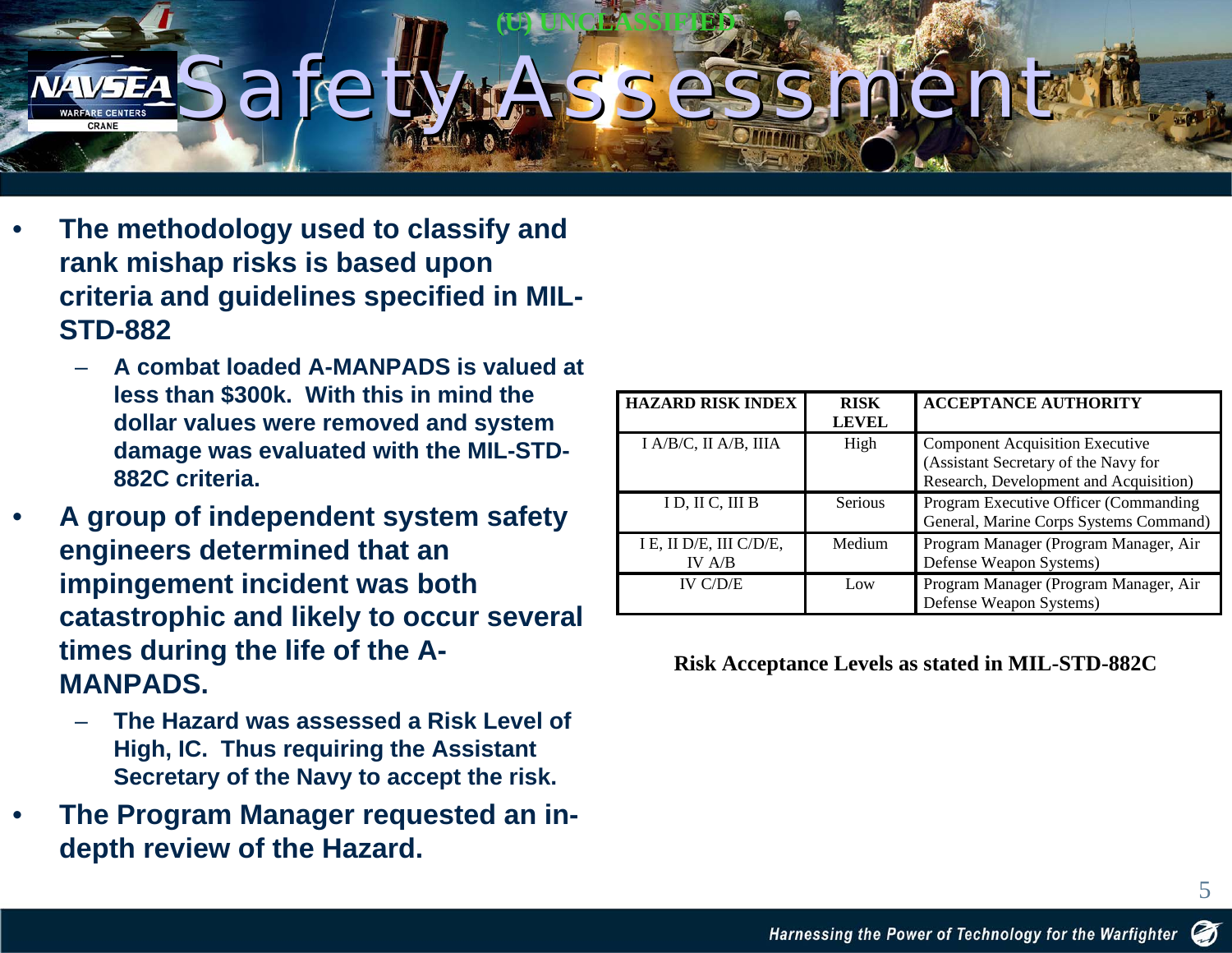# ever

**(U) UNCLASSIFIED**

- • **An accurate assessment of the severity of a round striking a Stinger missile can be garnered from a simple evaluation of the end results.** 
	- **The Stinger Missile costs less than \$100k**
	- **The missile is a mission critical component.** 
		- **If the missile is rendered inoperable, the A-MANPADS becomes non-mission capable, temporarily resulting in a de facto combat loss.**
- • **The Hazard is assessed a Severity of Category I, Catastrophic.**

| <b>SEVERITY</b> | <b>CATEGORY</b> | <b>RESULT CRITERIA</b>                                                                                                                                                                                                                                       |
|-----------------|-----------------|--------------------------------------------------------------------------------------------------------------------------------------------------------------------------------------------------------------------------------------------------------------|
| Catastrophic    |                 | Could result in death, permanent total disability,<br>system loss, or irreversible severe environmental<br>damage that violates law or regulation.                                                                                                           |
| Critical        | Ш               | Could result in permanent partial disability,<br>injuries or occupational illness that may result in<br>hospitalization of at least three personnel, major<br>system damage, or reversible environmental<br>damage causing a violation of law or regulation. |
| Marginal        | Ш               | Could result in injury or occupational illness<br>resulting in one or more lost workdays, minor<br>system damage, or mitigatible environmental<br>damage without violation of law or regulation<br>where restoration activities can be accomplished.         |
| Negligible      | IV              | Could result in injury or illness not resulting in a<br>lost workday, less than minor system damage, or<br>minimal environmental damage not violating law<br>or regulation.                                                                                  |

**Mishap Severity Categories as stated in MIL-STD-882C**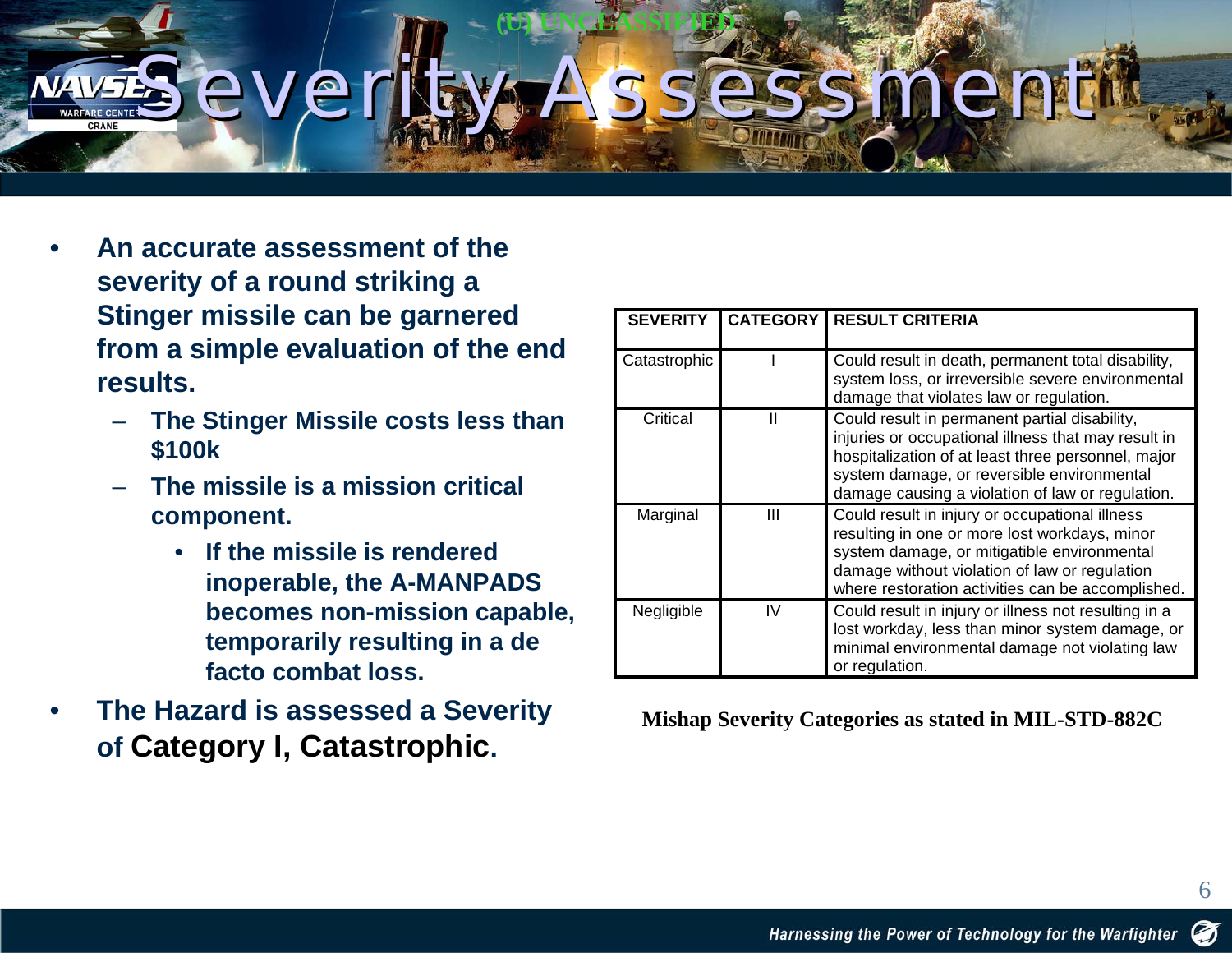### **(U) UNCLASSIFIED** Pobability Assessmer

- **The original Safety Analysis assessed a Probability level of C, Occasional, based on the following criteria:**
	- $\mathcal{L}_{\mathcal{A}}$  , and the set of  $\mathcal{L}_{\mathcal{A}}$  , and the set of  $\mathcal{L}_{\mathcal{A}}$  **Properly setting the adjustable depression stop is a training issue.**
	- $\mathcal{L}_{\mathcal{A}}$  , and the set of  $\mathcal{L}_{\mathcal{A}}$  , and the set of  $\mathcal{L}_{\mathcal{A}}$  **Training issues are a result of human error.**
	- **Human error has a probability of 1 x 10-3**

| <b>DESCRIPTIVE</b><br><b>WORD</b>       | <b>LEVEL</b> | <b>INDIVIDUAL ITEM</b>                                                 | <b>FLEET OR</b><br><b>INVENTORY</b>                     |
|-----------------------------------------|--------------|------------------------------------------------------------------------|---------------------------------------------------------|
| Frequent<br>$(X > 10^{-1})$             | A            | Likely to occur frequently                                             | Continuously experienced                                |
| Probable<br>$(10^{-1} > X > 10^{-2})$   | B            | Will occur several times in<br>life of an item                         | Will occur frequently                                   |
| Occasional<br>$(10^{-2} > X > 10^{-3})$ | C            | Likely to occur sometime in<br>life of an item                         | Will occur several times<br>across fleet                |
| Remote<br>$(10^{-3} > X > 10^{-6})$     | D            | Unlikely, but possible to<br>occur in the life of an item              | Unlikely, but can<br>reasonably be expected to<br>occur |
| Improbable<br>$(10^{-6} > X)$           | E            | So unlikely, it can be<br>assumed occurrence may<br>not be experienced | Unlikely to occur, but<br>possible                      |

**Mishap Probability Levels as stated in MIL-STD-882C**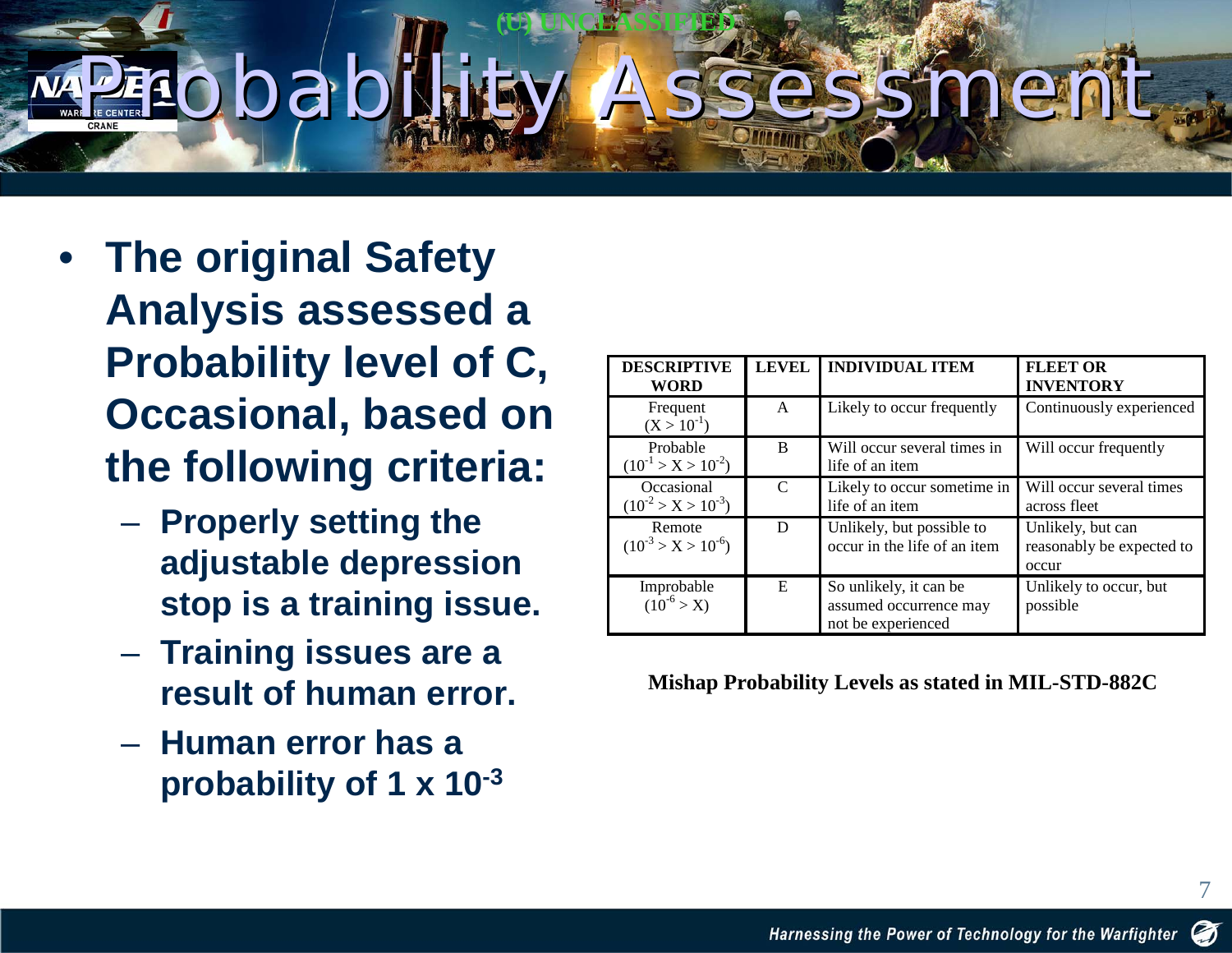### **(U) UNCLASSIFIED Probability Quantificatio**

 $\bullet$  *Weapon System Explosives Safety Review Board* **(***WSESRB***) has stated**

### **"programs need to be utilizing one of the various methods (of human error prediction) and not use a blanket number (1 x 10-3)"**

*Human Error Quantification, WSESRB Executive Session, November 2005*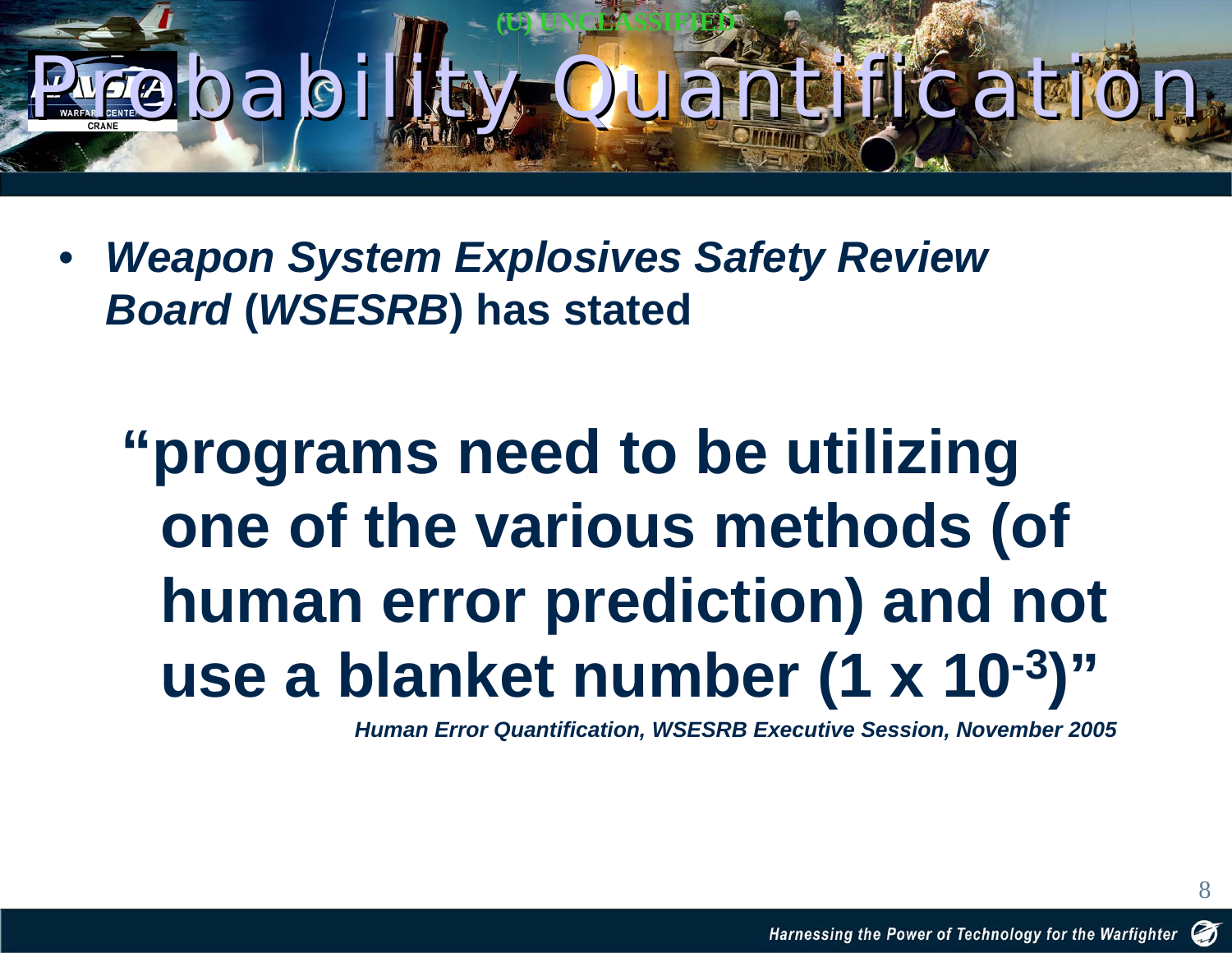

# Human Error

**(U) UNCLASSIFIED**

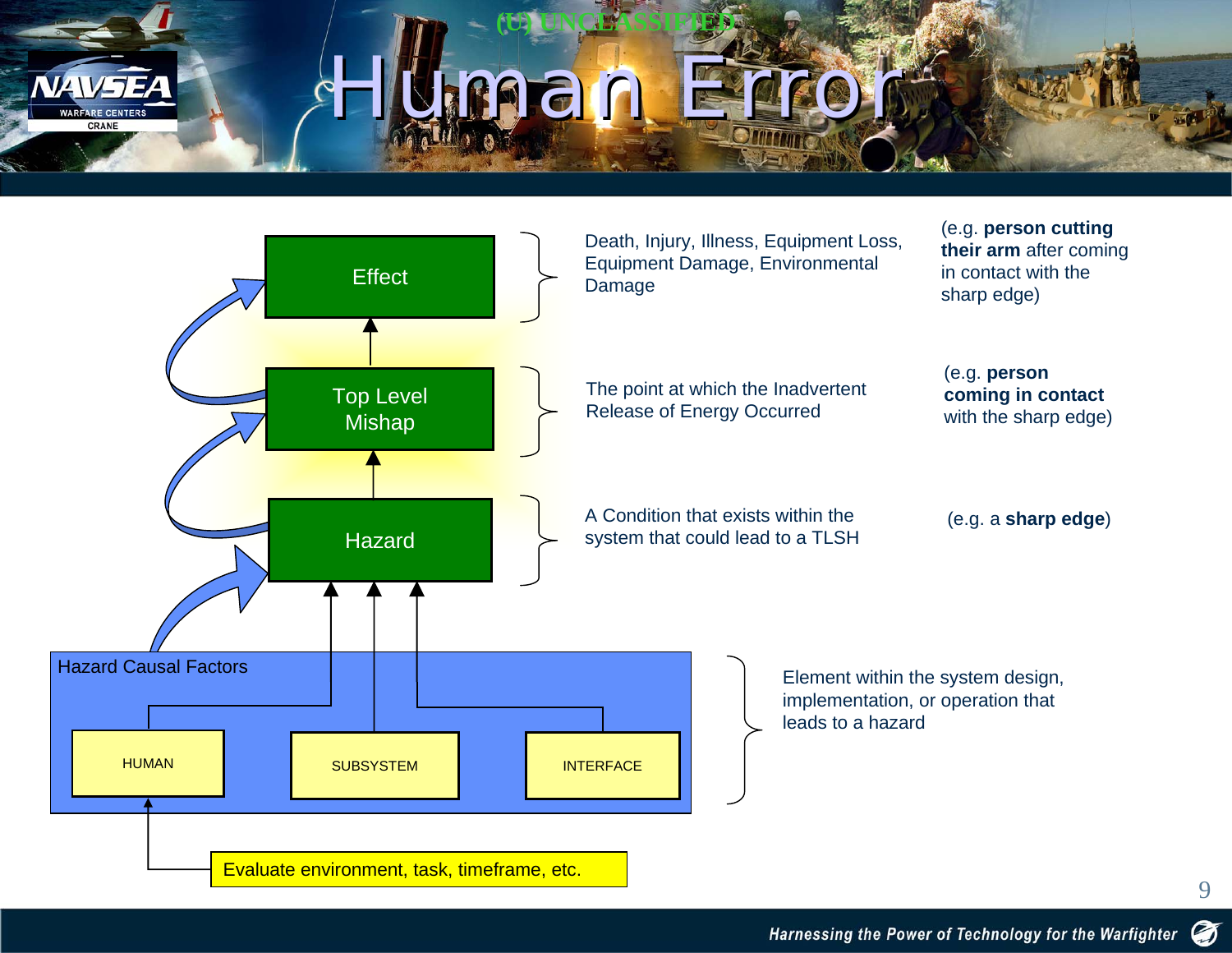### **(U) UNCLASSIFIED** Fault Manee Analy

- **The original assessment had only considered the final action that would lead to the mishap.**
- $\bullet$  **Assessing a probability of failure for a situation starts by determining the series of actions that the operator undertakes for the particular situation. The methodology to determine the actions is known as a fault tree analysis (FTA).**
- $\bullet$  **An FTA begins with the selection of an undesirable outcome, the root. Then, each situation that could cause that outcome is added to the tree. Further branches are added by assessing possible causes for each successive layer of contributing factors.**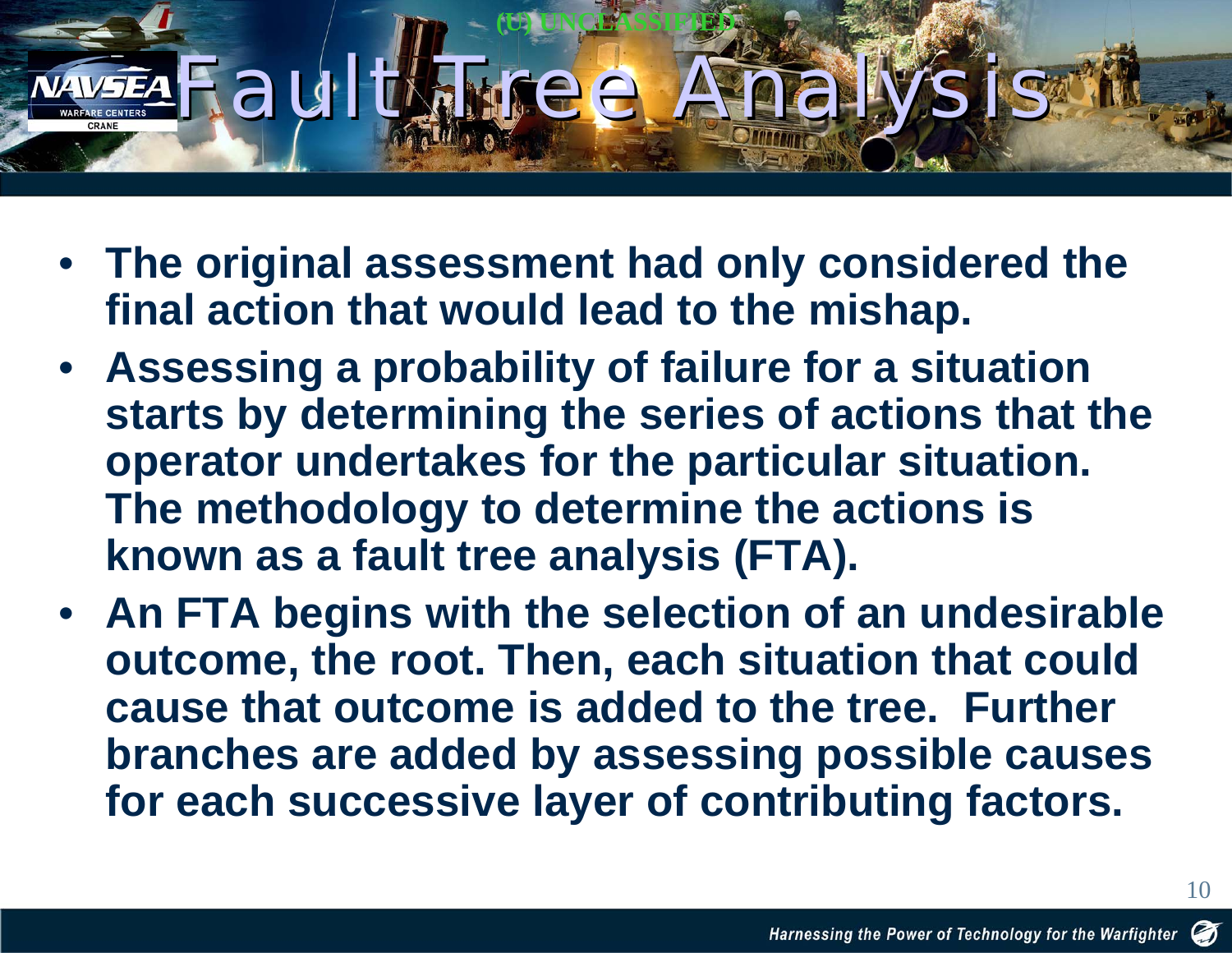

- • **The Human Factors Analysis and Classification System (HFACS) was selected for the A-MANPADS due to the inclusion of environmental, psychological, emotional, and physical influences on the operator, in addition to the active faults of the operator.**
- • **HFACS was originally developed by the Federal Aviation Administration (FAA) and has been adopted by the US Navy for investigating the underlying reasons for human error in aviation accidents.**
- • **HFACS was developed based on the "Swiss Cheese" model of human error described by James Reason (Reason, 1990). Most investigations only focus on the operator's final error(s) that lead to the mishap. However, the "Swiss Cheese" model states that it is the alignment of many factors at many levels of the organization that align perfectly to allow or lead to the final error, much like the holes of many layers of Swiss cheese aligning to allow light through.**



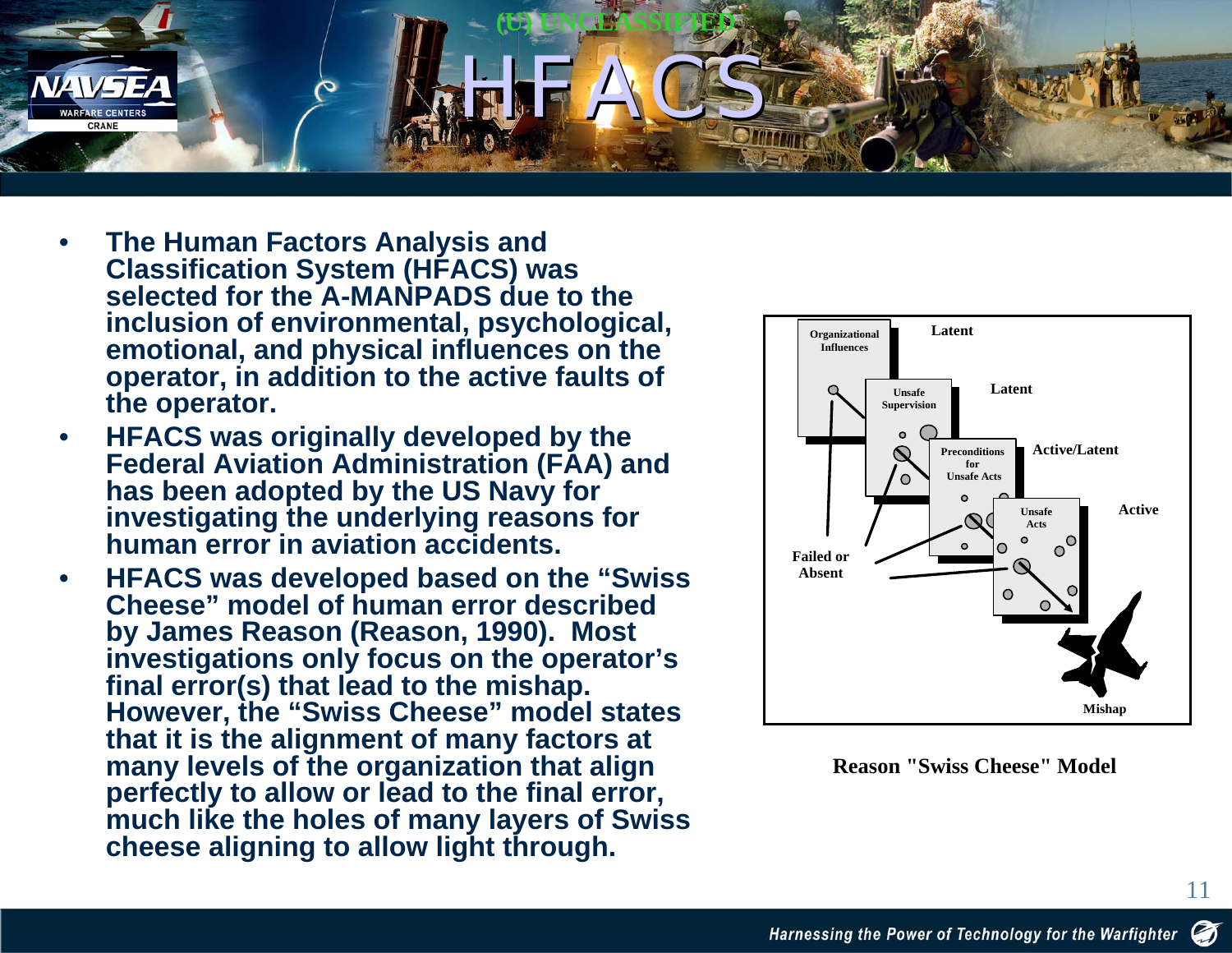

 $\bullet$  **Not only were the actions of the Marine firing the weapon evaluated, but also the preexisting environmental conditions and the organizational doctrine required to initiate the chain of events.**

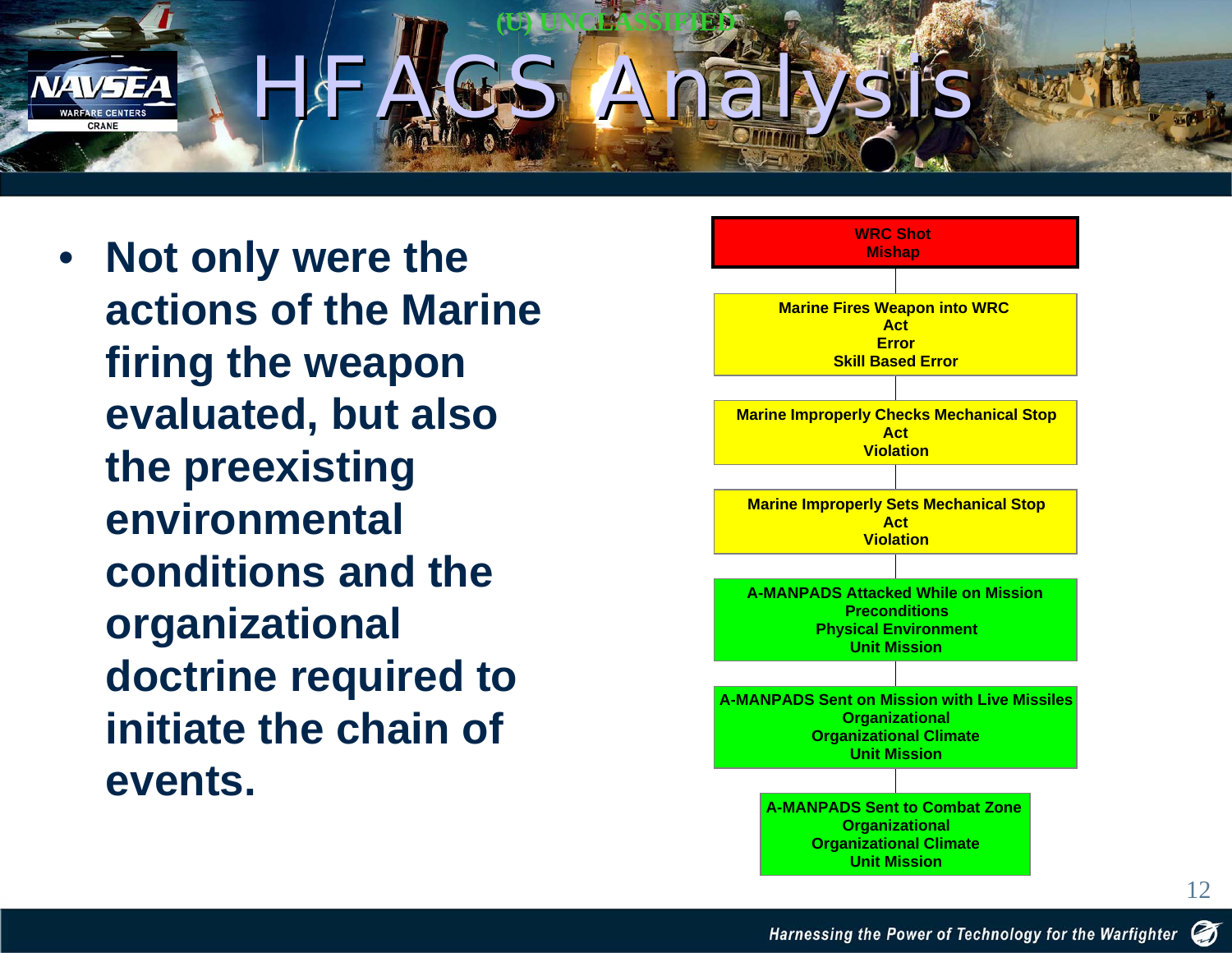# Human Error Probability Techniques Techniques

#### •**Human Error Assessment and Reduction Technique (HEART) Method**

- – **The HEART Method provides two tables to find the human error rate. A factor from the first table is multiplied by chosen factors from the second table.**
- –**Based on expert opinion – cannot be validated**
- – **There is the difficulty in dealing with the many variables which contribute to the probability of error occurrence at any point in time.**

#### •**SPAR-H Method**

- –**Provides a simple worksheet with multipliers for stress, complexity, experience, etc.**
- –**Computationally intensive**

#### •**Operator HEP Estimate**

- – **The Reactor Safety Study lists Operator Human Error Probability (HEP) Estimates for each scenario description**
- – **Has a limited number of scenarios. Expert judgment must be used in selecting a scenario that can be used as a substitute.**

#### •**Human Reliability Table**

- –**Lists Operator HEP Estimates for each general scenario description.**
- **Generalized scenarios limit fidelity. Expert judgment must be used in selecting a scenario that can be used as a substitute.**

#### •**WSESRB Guidebook Worksheets**

- – **Supply complex tables of factors that take into account fatigue, stress, training, complexity, etc. These factors are used in a series of binomial equations which derive a final error rate.**
- –**Computationally intensive**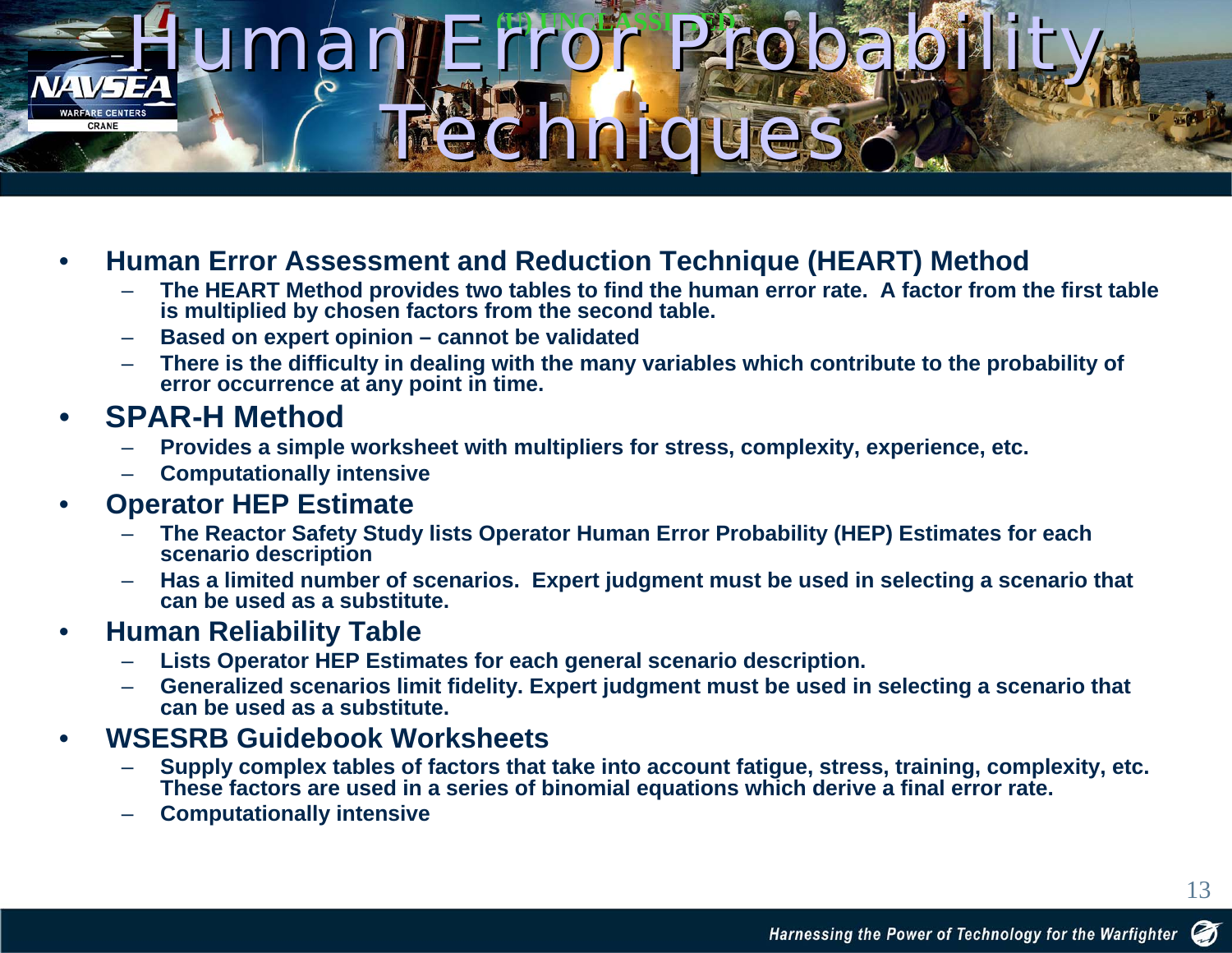

- • **The Standardized Plant Analysis Risk Human Reliability Analysis (SPAR-H) developed by the US Nuclear Regulatory Commission (NRC) takes into account performance shaping factors (PSFs). SPAR-H makes allowance for the following factors:**
	- **Available Time**
	- **Stress and Stressors**
	- **Experience and Training**
	- **Complexity**
	- **Ergonomics**
	- **Procedures**
	- **Fitness for Duty**
	- **Work Processes**
- • **Not only does SPAR-H account for a greater number of influences, but it also takes into account positive benefits derived from some PSFs.**
- • **SPAR-H makes a distinction between diagnosis (i.e., the processing of information) and action (i.e., the response).**
- • **It assigns a base value to the HEP for basic processes. A multiplier for each of the eight PSFs is then factored into determining the overall HEP.**
- • **SPAR-H allows for the occasion where the diagnosis, and the action are so interrelated that they can not be separated. Likewise, SPAR-H includes a correction factor for cases where the influence of PSFs is so great that an inaccurate HEP is produced.**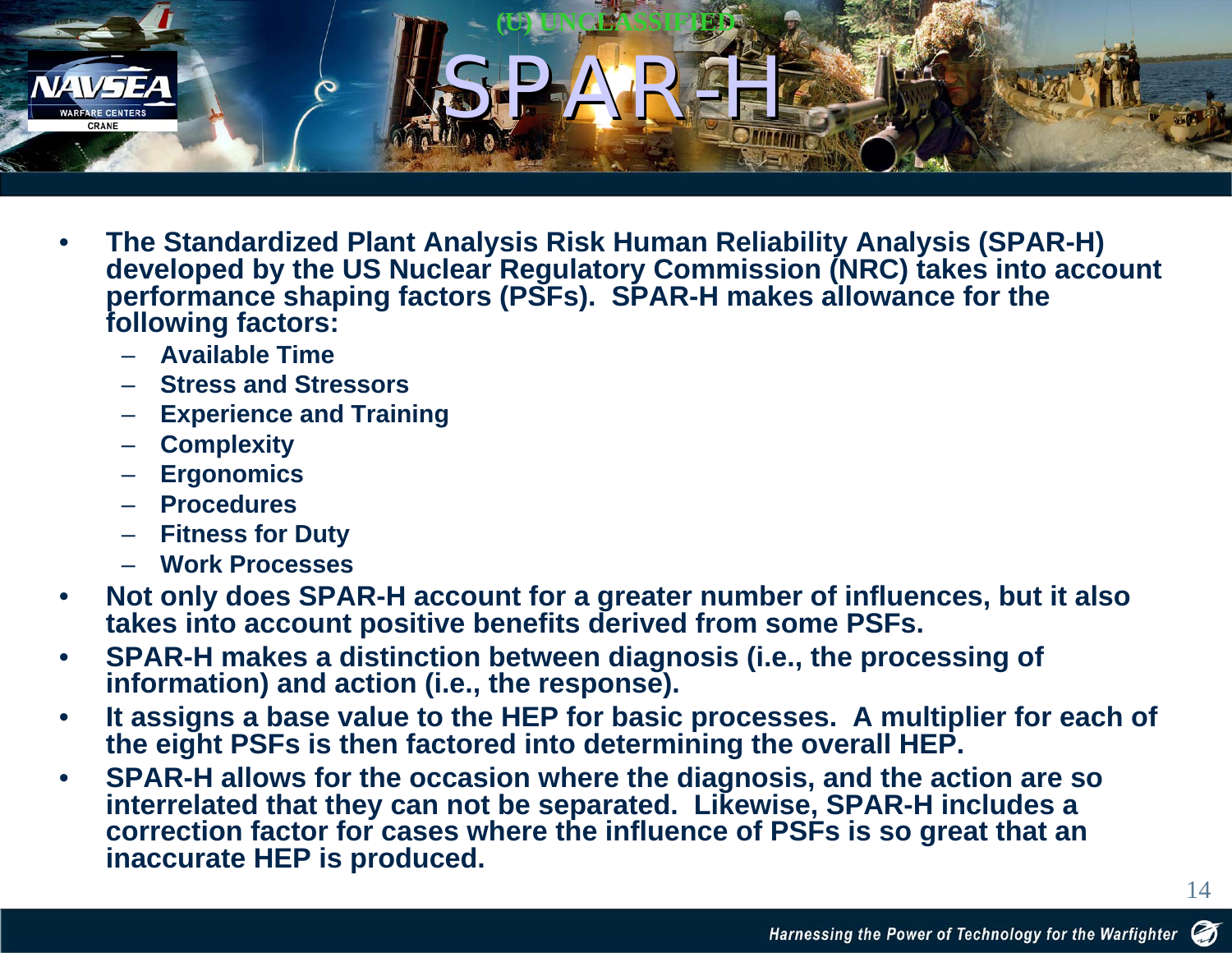### **(U) UNCLASSIFIED** SPAR-H Multipliers

- • *Available Time:* **Available time refers to the time the operator has to make a diagnosis and act upon the diagnosis. When time is short an operator tends to analyze fewer possible alternatives.**
- • *Stress/Stressors:* **Stress is broadly defined as motivating forces that have both positive and negative effects on human performance. Small amounts of stress can lead to increased work performance, however, as the level of stress increases the ability to successfully complete tasks decreases.**
	- **The previous work that SPAR-H derived from allowed a multiplier of 25 when the operator believed himself to be in a life-threatening situation. When in combat the operator knows that he is in a lifethreatening situation. Therefore a multiplier of 25 will be utilized for combat situations.**
- • *Complexity:* **Complexity incorporates both the difficulty and the ambiguity of a task. If the task is mentally or physically difficult to perform the likelihood of failure increases noticeably.**
- • *Experience/ Training:* **Formal schooling, on the job training, years of experience with the system, and previous exposure to similar events are all factors taken into consideration when determining the value of this PSF.**

| <b>Category</b>             | <b>SPAR-H Value</b>                                      | <b>Combat</b><br><b>Adjustment</b> |     |
|-----------------------------|----------------------------------------------------------|------------------------------------|-----|
|                             | Inadequate                                               | <b>Failure</b>                     |     |
|                             | <b>Time Available</b><br>$=$ Time<br><b>Required</b>     | 10                                 |     |
|                             | <b>Nominal Time</b>                                      | 1                                  | N/A |
| <b>Available Time</b>       | <b>Time Available</b><br>> 5x Time<br><b>Required</b>    | 0.1                                |     |
|                             | <b>Time Available</b><br>$> 50x$ Time<br><b>Required</b> | 0.01                               |     |
|                             | <b>Extreme</b>                                           | 5                                  |     |
| <b>Stress/Stressors</b>     | <b>High</b>                                              | $\overline{2}$                     | 25  |
|                             | <b>Nominal</b>                                           | 1                                  |     |
|                             | <b>Highly Complex</b>                                    | 5                                  |     |
| <b>Complexity</b>           | <b>Moderately</b><br><b>Complex</b>                      | $\overline{2}$                     | N/A |
|                             | <b>Nominal</b>                                           | 1                                  |     |
| <b>Experience/ Training</b> | Low                                                      | 3                                  |     |
|                             | <b>Nominal</b>                                           | 1                                  | N/A |
|                             | <b>High</b>                                              | 0.5                                |     |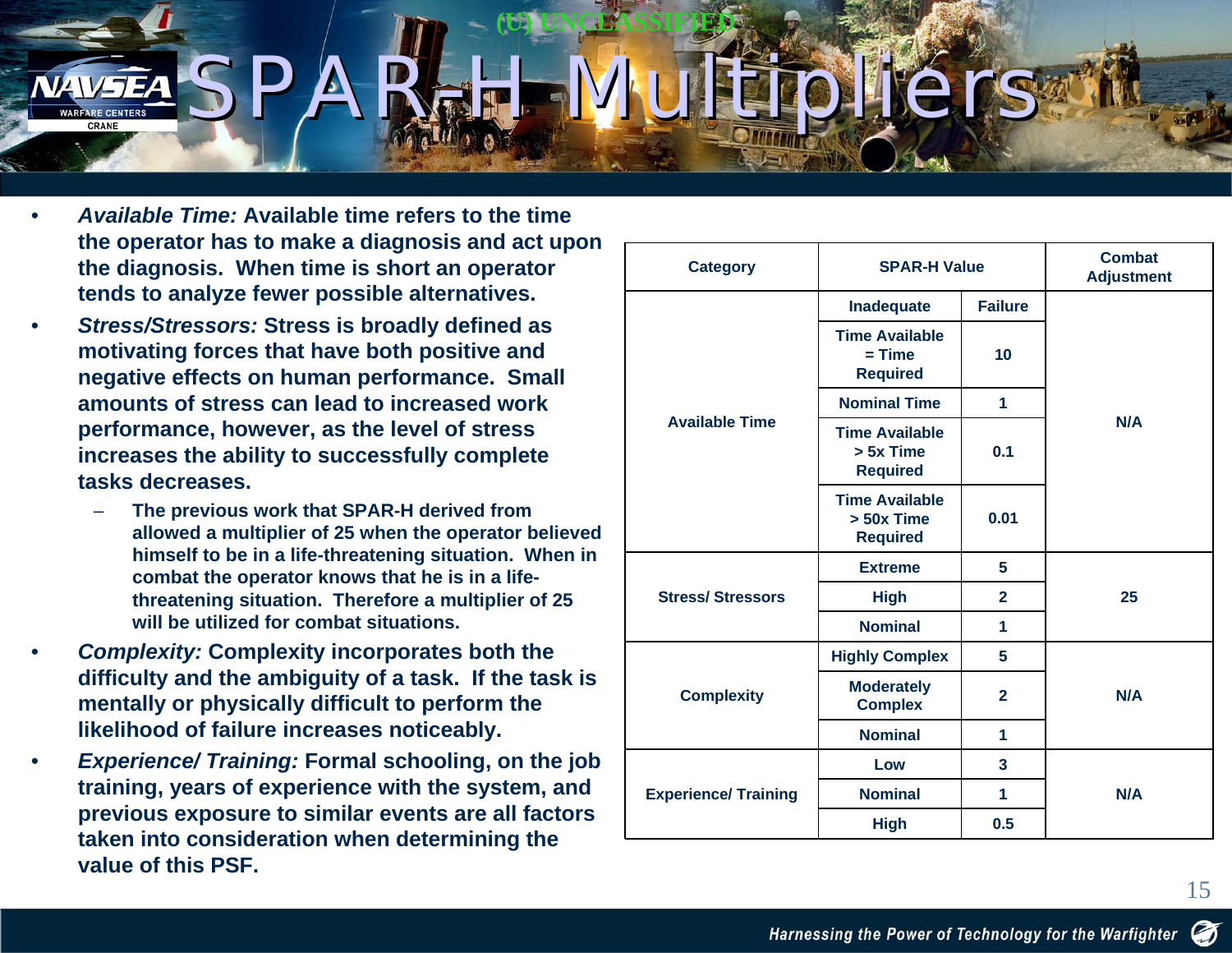### **(U) UNCLASSIFIED** SPAR-H Multipliers

- • *Procedures:* **This PSF accounts for the existence and usage of formalized procedures.**
- • *Ergonomics:* **Ergonomics considers the ease of interaction between the human and the machine. Such factors include, availability of instrumentation, positioning of instrumentation, ease of understanding the information presented, and the layout of the controls.**
- • *Fitness for Duty:* **This PSF considers the physical and mental capacity of the operator to properly perform the task. Considerations include drug usage, illness, fatigue, distractions, and personal problems.**
	- **While combatants are generally physically fit, the conditions surrounding combat not only equalize this advantage but often degrade the fitness of the operator beyond that of a fever or some cough syrup. To account for this a multiplier of 10 is utilized for combat situations.**
- • *Work Process:* **Work Process captures the company culture and "way of doing business". It considers how the work is planned and communicated, how management supports or enforces policies, and how the company as a whole values safety, quality, and the individual worker.**

| <b>Category</b>         | <b>SPAR-H Value</b>                  |                | <b>Combat Adjustment</b> |  |
|-------------------------|--------------------------------------|----------------|--------------------------|--|
|                         | <b>Not Available</b>                 | 50             |                          |  |
|                         | <b>Incomplete</b>                    | 20             |                          |  |
| <b>Procedures</b>       | <b>Available but</b><br>Poor         | 5              | N/A                      |  |
|                         | <b>Nominal</b>                       | 1              |                          |  |
|                         | <b>Missing/</b><br><b>Misleading</b> | 50             |                          |  |
| <b>Ergonomics</b>       | Poor                                 | 10             |                          |  |
|                         | <b>Nominal</b>                       | 1              |                          |  |
|                         | Good                                 | 0.5            |                          |  |
|                         | <b>Unfit</b>                         | <b>Failure</b> |                          |  |
| <b>Fitness for Duty</b> | <b>Degraded</b><br><b>Fitness</b>    | 5              | 10                       |  |
|                         | <b>Nominal</b>                       | 1              |                          |  |
|                         | Poor                                 | $\mathbf{2}$   |                          |  |
| <b>Work Process</b>     | <b>Nominal</b>                       | 1              | N/A                      |  |
|                         | Good                                 | $0.8 - 0.5$    |                          |  |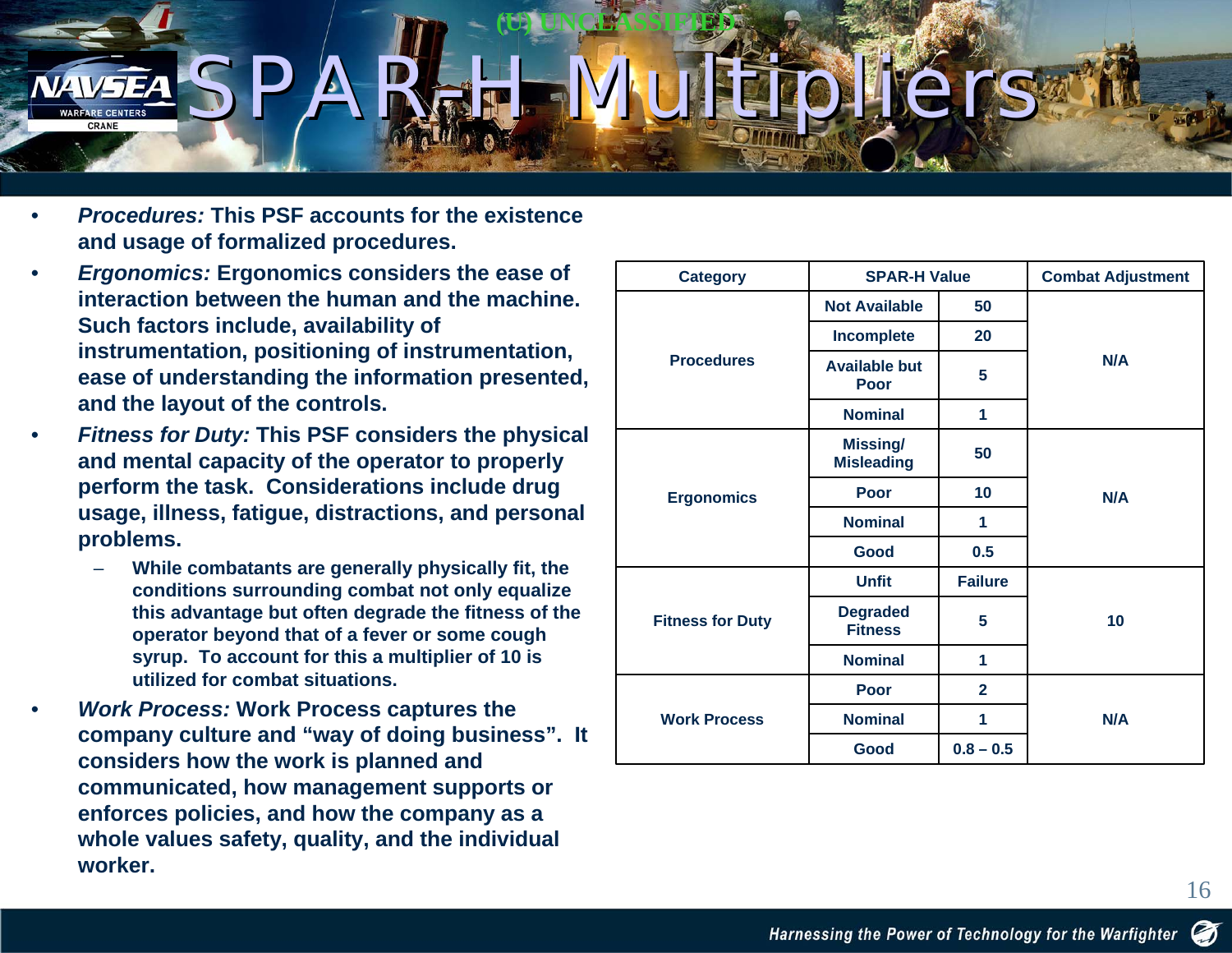### **(U) UNCLASSIFIED** SPARH FCalculations

 $HEP_{\scriptsize{Nonin \, all \, \infty}} = HEP_{\scriptsize{Base}} \bullet PSF_{\scriptsize{Time}} \bullet PSF_{\scriptsize{Stress}} \bullet PSF_{\scriptsize{Comp}} \bullet PSF_{\scriptsize{Train}} \bullet PSF_{\scriptsize{Proc}} \bullet PSF_{\scriptsize{HM}} \bullet PSF_{\scriptsize{Fit}} \bullet PSF_{\scriptsize{Work}}$ 

- • **The multipliers are utilized by multiplying the base HEP for action or diagnosis by the 8 PSF multipliers.**
- • **The Base Multipliers are:**
	- **0.01 for diagnosis**
		- **The user is required to decide what the correct action should be based on external stimuli.**
	- **0.001 for action**
		- **The user implements the action as stated in a procedure or that they have chosen based on their diagnosis.**
- • **If the PSFs are significantly negative, the HEP can become inordinately large. To help adjust the HEP in the event of overwhelming negative influences a simple mathematical formula is provided below:**

$$
HEP_{adjusted} = \frac{HEP_{No \min al} \bullet PSF_{Composite}}{HEP_{No \min al} \bullet (PSF_{Composite} - 1)} + 1
$$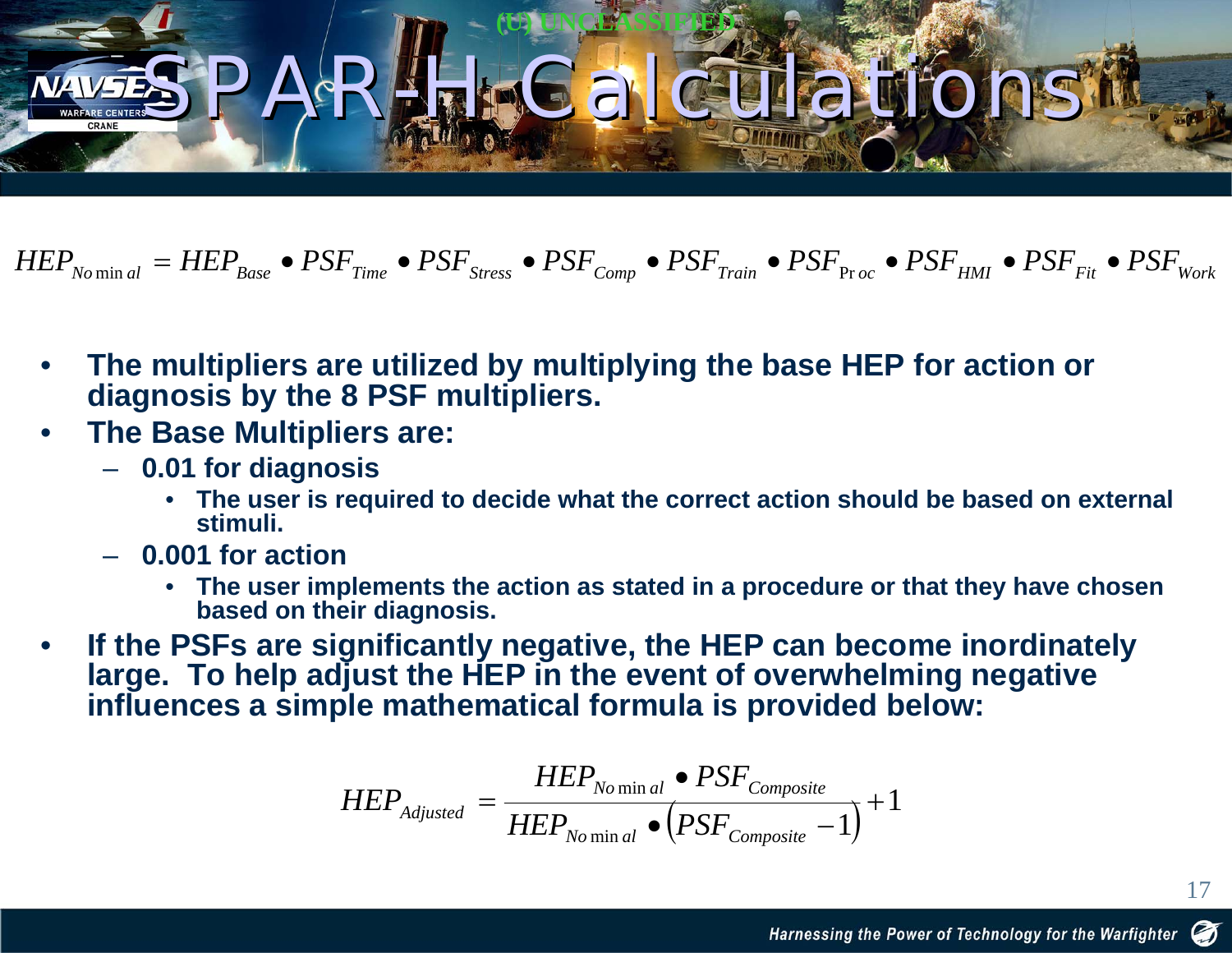# Probability of Attack While Carrying Missiles Carrying Missiles

- • **Conservative assumptions made.**
	- – **All armored A-MANPADS and only armored A-MANPADS**
	- **Used a quarter of their life cycle in combat**
	- **Loaded with live missiles half of the time.**
	- **Under attack every time they went to combat**

$$
P_{\textit{Combat}} = \frac{AMANPADS_{\textit{Armored}}}{AMANDADS_{\textit{Total}}} \bullet P_{\textit{Life}} \bullet P_{\textit{Missiles}} \bullet P_{\textit{Attack}}
$$

$$
0.0266 = \frac{40}{188} \bullet 0.25 \bullet 0.5 \bullet 1
$$

#### **2.66%** chance of an A-MANPADS transporting missiles while being attacked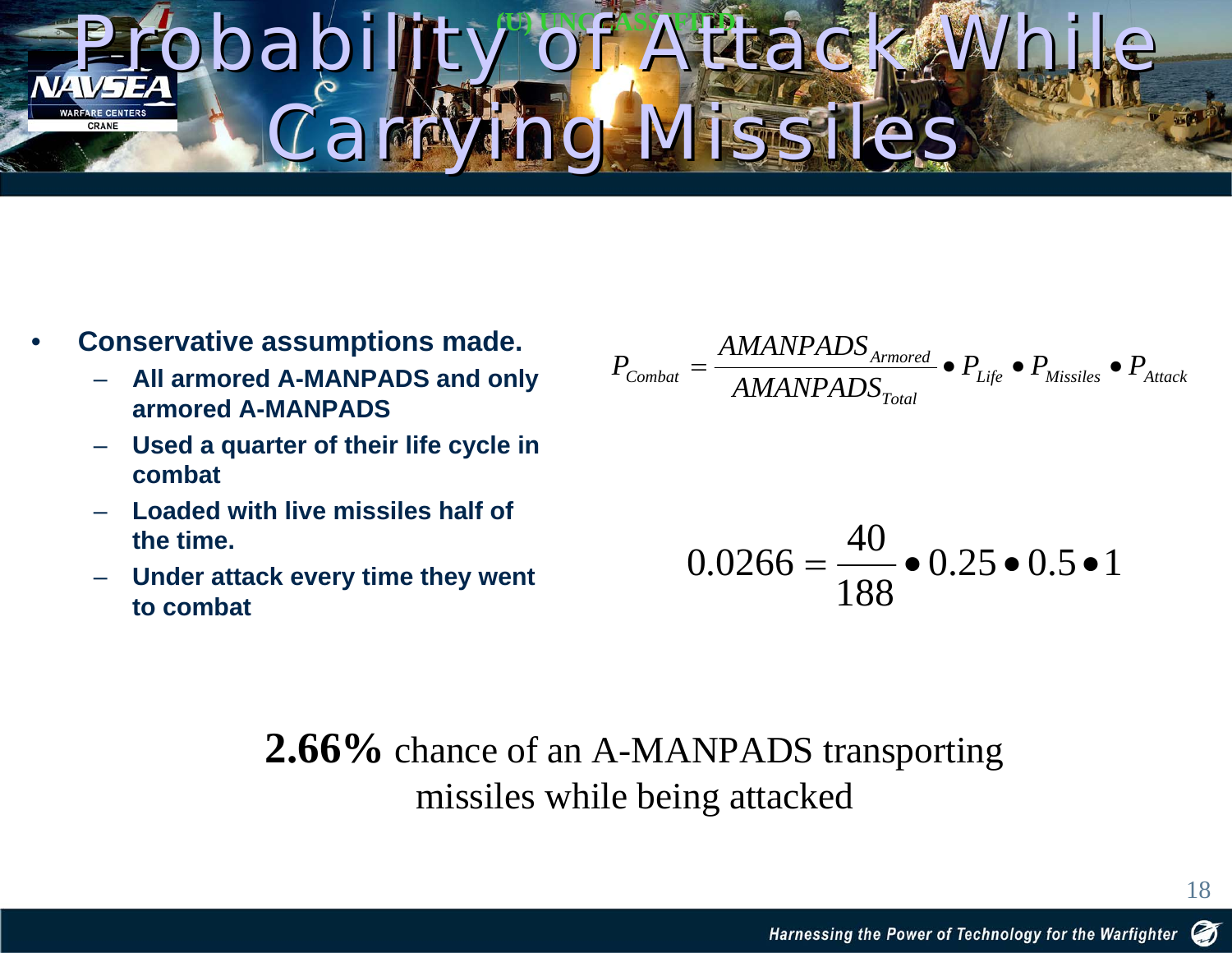# Probability of Shooting into the Danger Zone



- • **Just because the Marine returns fire does not guarantee the rounds are traveling towards the missiles.**
- • **In lieu of data representing the number of attacks to the rear of vehicles, the percentage of the area on the vehicle considered to be the danger zone will be calculated.** 
	- – **The assumption is made that the operator never fires the machine gun elevated.**

$$
P_{DZ} = \frac{DZ_{AZ}}{360^{\circ}} \cdot \frac{DZ_{EL}}{22^{\circ}}
$$

$$
0.0621 = \frac{41^{\circ}}{360^{\circ}} \cdot \frac{12^{\circ}}{22^{\circ}}
$$

**6.21%** chance of being attacked from the rear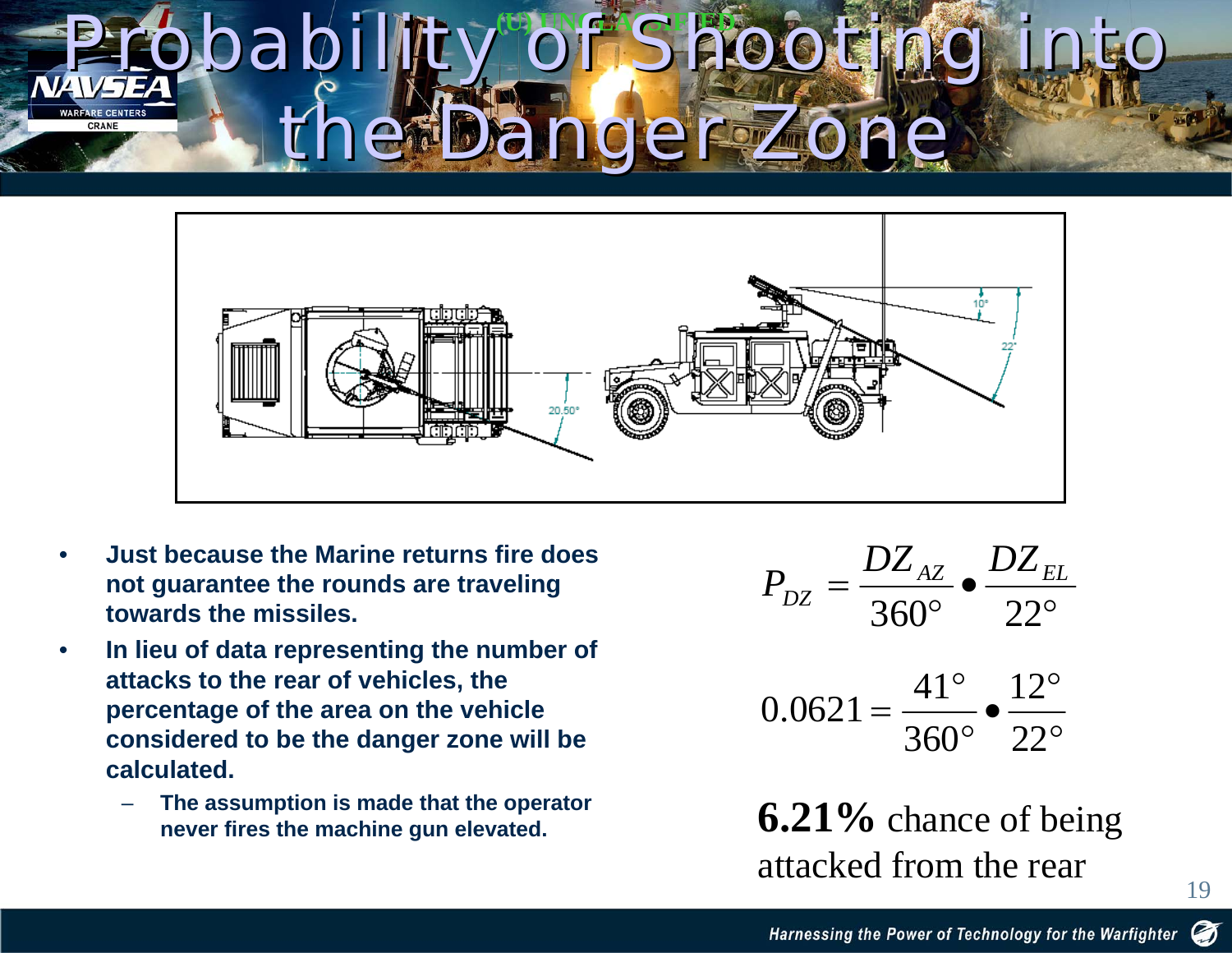# Probability of Armorer Failing to Set Depression Stop to Set Depression Stop

- • **When the armorer receives a new pintle, a new mission role with a load out that requires a depression angle change, or a misaligned pintle is returned, the armorer sets the depression angle.**
- • **A 0.005% chance that the armorer will fail to complete the adjustment is reasonable.** 
	- **It is a required step of a procedure, ample time is supplied to complete the process, a follow on procedure performed by an independent person checks for the completion of this task, and the steps are well documented and simple.**

| <b>Category</b>             | Level          | Value   | Reason                                                                                   |
|-----------------------------|----------------|---------|------------------------------------------------------------------------------------------|
| <b>Base HEP</b>             | <b>Action</b>  | 0.001   | <b>Action only</b>                                                                       |
| <b>Available Time</b>       | 5x Req         | 0.1     | Armorer completes the task offline<br>with more than ample time.                         |
| <b>Stress/Stressors</b>     | <b>Nominal</b> | 1       | With ample time to complete and<br>no dependency on outcome,<br>armorer is not stressed. |
| <b>Complexity</b>           | <b>Nominal</b> | 1       | Steps are straight forward and<br>easy to follow                                         |
| <b>Experience/ Training</b> | <b>Nominal</b> | 1       | The job is simple but the armorer<br>only does it.                                       |
| <b>Procedures</b>           | <b>Nominal</b> | 1       | The procedure is well documented<br>and clearly written.                                 |
| <b>Ergonomics</b>           | <b>Nominal</b> | 1       | Ergonomics neither impede nor<br>help                                                    |
| <b>Fitness for Duty</b>     | <b>Nominal</b> | 1       | The armorer is more than fit<br>enough.                                                  |
| <b>Work Process</b>         | Good           | 0.5     | The expectations are well defined<br>and communicated clearly.                           |
| <b>Nominal HEP</b>          |                | 0.00005 |                                                                                          |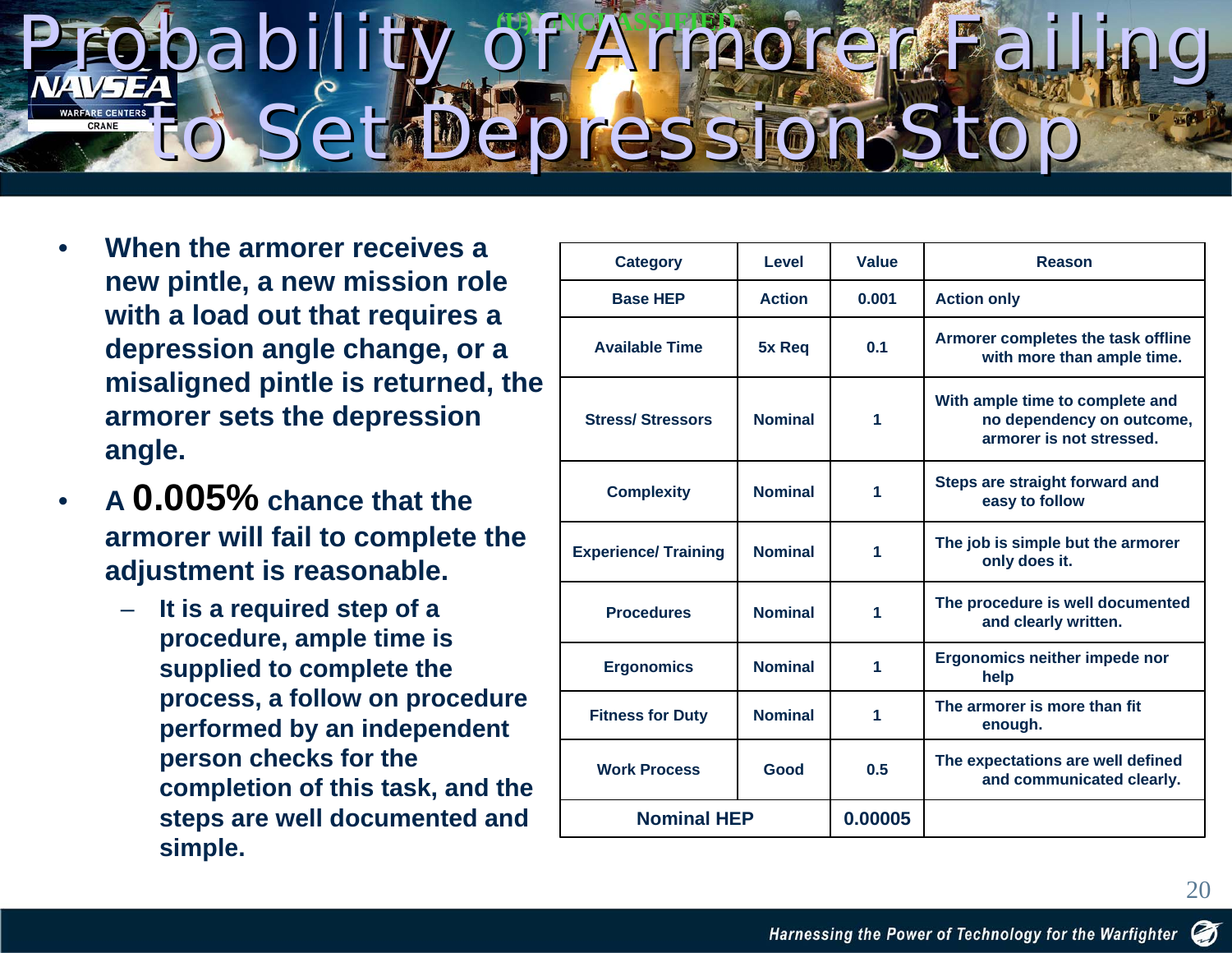#### Probability of Marine Failing to Check Depression Stop pability of Marine to Check Depression Stop

- • **As the Marine is installing the pintle and the machine gun, the procedures instruct the Marine to check the depression angle using available components and tools.** 
	- **The Marine is instructed to alert the armorer if the pintle is misaligned.**
	- **Before leaving on the mission, the senior Marine in the vehicle ensures that preoperational checks were preformed.**
- • **A 0.05% chance that the operator will fail at the check is reasonable.** 
	- **It is a required step of a procedure completed often, a person in a supervisory role checks for completion, and the steps are well documented and simple.**

| <b>Category</b>             | Level          | Value        | Reason                                                                                                                |  |
|-----------------------------|----------------|--------------|-----------------------------------------------------------------------------------------------------------------------|--|
| <b>Base HEP</b>             | <b>Action</b>  | 0.001        | <b>Action only</b>                                                                                                    |  |
| <b>Available Time</b>       | <b>Nominal</b> | 1            | Part of the installation of the<br>weapon and sufficient time is<br>provided                                          |  |
| <b>Stress/Stressors</b>     | <b>High</b>    | $\mathbf{2}$ | Operator is preparing for combat,<br>anticipation and fear begin to<br>increase stress                                |  |
| <b>Complexity</b>           | <b>Nominal</b> | 1            | Steps are straight forward and easy<br>to follow                                                                      |  |
| <b>Experience/ Training</b> | <b>High</b>    | 0.5          | The same procedure is followed<br>every time the weapon is<br><b>installed</b>                                        |  |
| <b>Procedures</b>           | <b>Nominal</b> | 1            | The procedure is well documented<br>and clearly written.                                                              |  |
| <b>Ergonomics</b>           | <b>Nominal</b> | 1            | Ergonomics neither impede nor<br>help                                                                                 |  |
| <b>Fitness for Duty</b>     | <b>Nominal</b> | 1            | The operator may be uncomfortable<br>but their fitness is not<br>degraded.                                            |  |
| <b>Work Process</b>         | Good           | 0.5          | The expectations are well defined.<br><b>Additionally the supervisor</b><br>ensures that the process is<br>completed. |  |
| <b>Nominal HEP</b>          |                | 0.0005       |                                                                                                                       |  |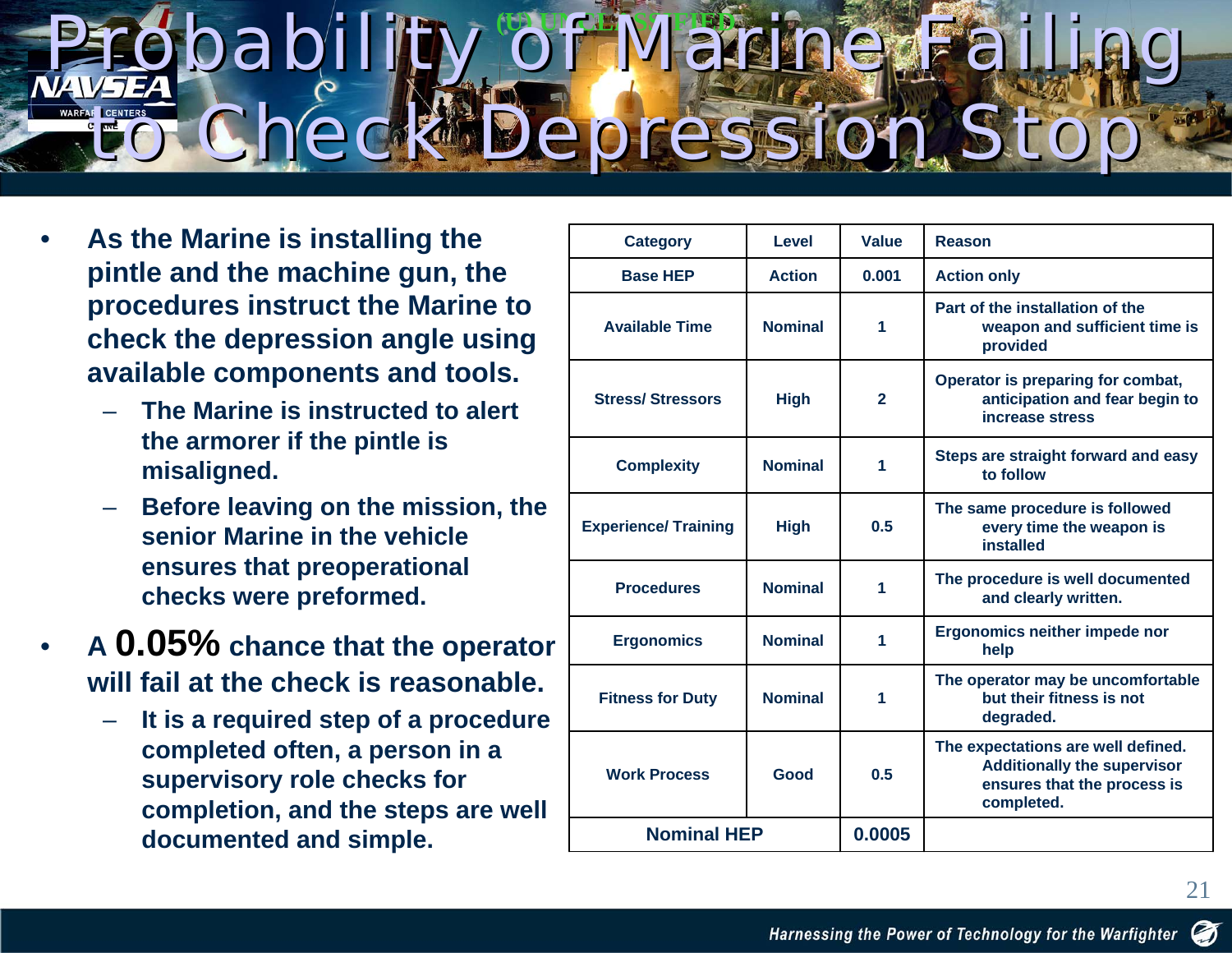# Probability of Marine Shooting WRC Shooting WRC

- • **When the Marine identifies a threat and begins firing, there is a probability that he will continue to fire even if the rounds aregoing to impact the WRC.**
- • **An adjusted value of 47.39% is a reasonable percentage to expect.** 
	- **When in combat and under attack, operators are likely to experience tunnel vision and fixate on the threat until it is eliminated.**
	- **The adjustment equation was utilized to correct for the overwhelming multipliers.**

| <b>Category</b>                       | <b>Level</b>       | <b>Value</b> | <b>Reason</b>                                                                                                                                              |  |
|---------------------------------------|--------------------|--------------|------------------------------------------------------------------------------------------------------------------------------------------------------------|--|
| <b>Base HEP</b>                       | <b>Action</b>      | 0.001        | <b>Action only</b>                                                                                                                                         |  |
| <b>Available Time</b>                 | Avail = $Req$      | 10           | In combat Oper. Always has just<br>enough time                                                                                                             |  |
| <b>Stress/Stressors</b>               | <b>Combat</b>      | 25           | <b>Life threatening situation</b>                                                                                                                          |  |
| <b>Complexity</b>                     | <b>Nominal</b>     | 1            | Firing the weapon is relatively easy                                                                                                                       |  |
| <b>Experience/</b><br><b>Training</b> | <b>Above Avg</b>   | 0.6          | Even the newest member of the<br>squad trains on the system<br>rigorously. However, rear<br>attacks and shooting around<br>the WRC are not well rehearsed. |  |
| <b>Procedures</b>                     | <b>Nominal</b>     | 1            | Procedures are well established and<br>followed explicitly.                                                                                                |  |
| <b>Ergonomics</b>                     | <b>Nominal</b>     | 1            | Ergonomics neither impede or help                                                                                                                          |  |
| <b>Fitness for Duty</b>               | <b>Combat</b>      | 10           | Even the most physically fit<br>personnel suffers from<br>degradation of fitness in<br>combat                                                              |  |
| <b>Work Process</b>                   | <b>Above Avg</b>   | 0.6          | While fog of war impedes the process;<br>expectations are clear, concise,<br>well communicated, and<br>strictly enforced.                                  |  |
|                                       | <b>Nominal HEP</b> |              |                                                                                                                                                            |  |
| <b>Adjusted HEP</b>                   |                    | 0.47393365   | Due to the large number of negative<br>multipliers the adjustment was<br>used.                                                                             |  |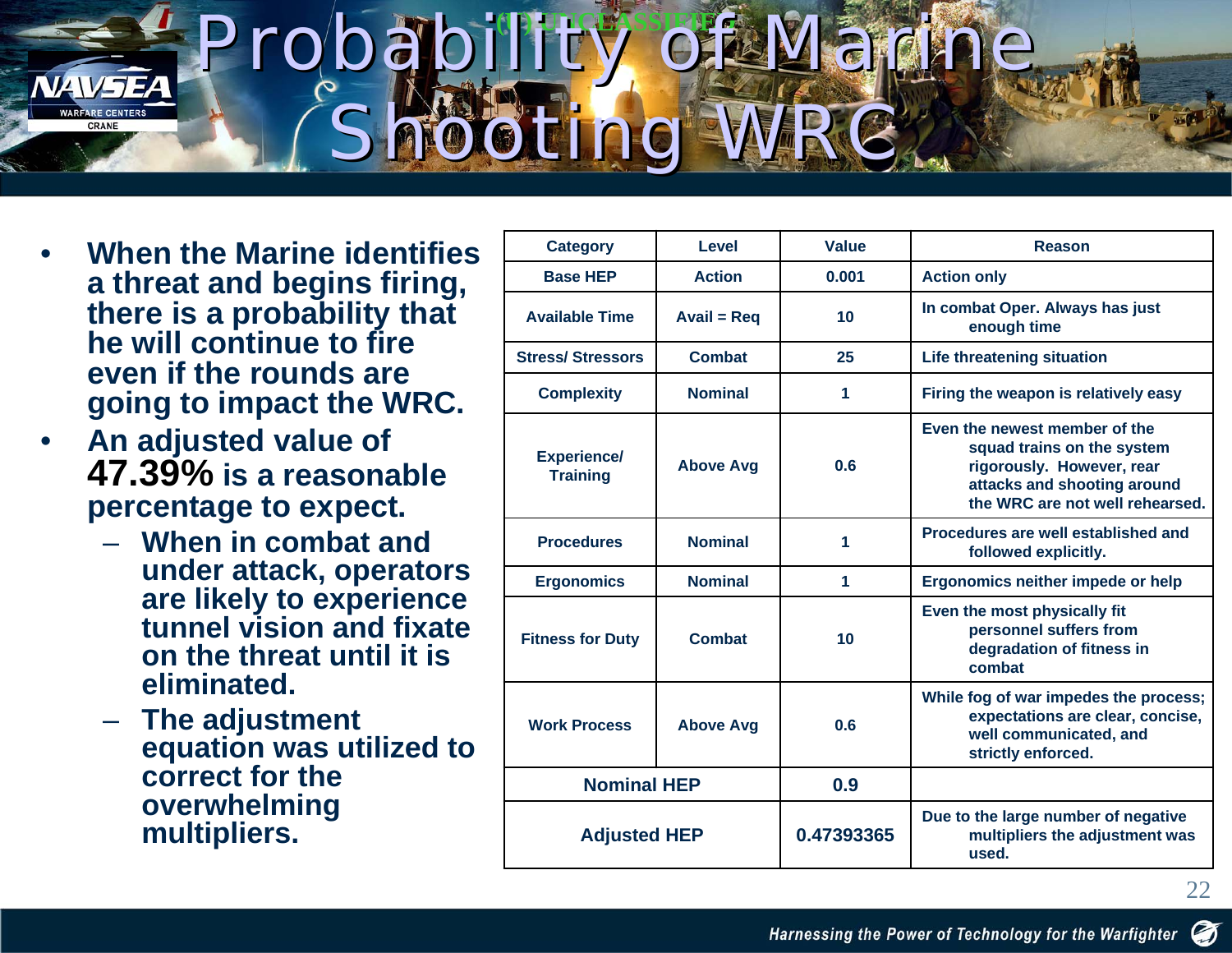### Probability of Most Likely Scenarios

#### •**WRC Shot When No Depression Stop is Present:**

- –**The A-MANPADS is in combat**
- **The weapon enters the "danger zone"**
- –**The Marine fires the weapon while in or around the "danger zone".**

$$
P_{\scriptscriptstyle NoStop} = P_{\scriptscriptstyle Combat} \bullet P_{\scriptscriptstyle DZ} \bullet HEP_{\scriptscriptstyle Shoot}
$$

$$
7.8301 \times 10^{-4} = 2.6596 \times 10^{-2} \cdot 6.2121 \times 10^{-2} \cdot 4.7393 \times 10^{-1}
$$

**With no stop present and conservative representations of the likelihood of the A-MANPADS being in combat with a live missile and attacked from behind, the probability of shooting the WRC is 7.8301x10-4 or 7.83 chances in one thousand.**

23

Ø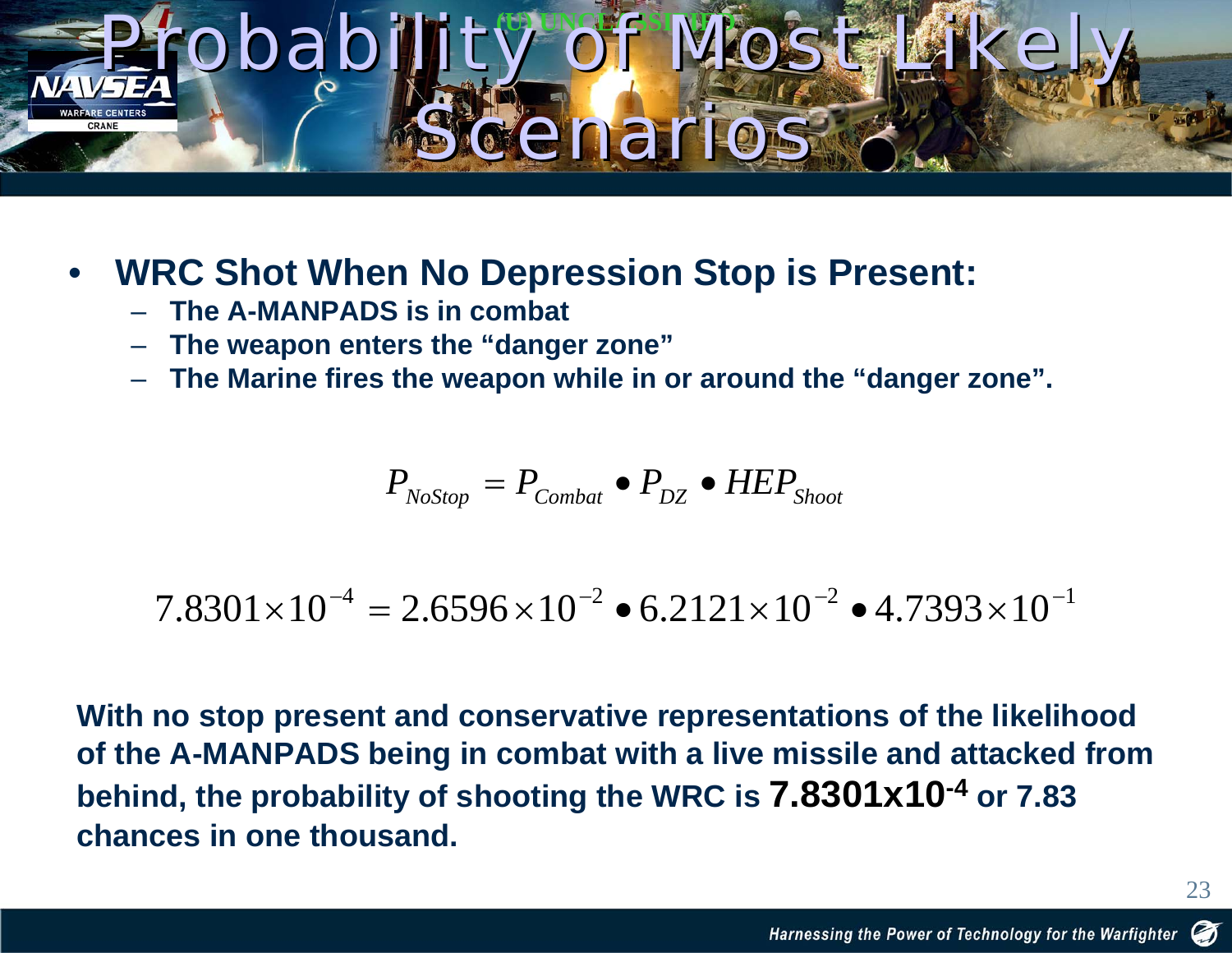### Probability of Most Likely Scenarios

#### •**The Depression Stop is Misaligned by the Marine:**

- –**The A-MANPADS is in combat**
- –**The weapon enters the "danger zone"**
- –**The Marine fires the weapon while in or around the "danger zone".**
- –**The operator misaligns the pintle**

$$
P_{Check} = P_{NoStop} \bullet HEP_{Check}
$$

$$
3.9151 \times 10^{-7} = 7.8301 \times 10^{-4} \cdot 5 \times 10^{-4}
$$

**With the addition of a depression stop the probability of shooting the WRC is 3.9151x10-7 or approximately one in 250,000.**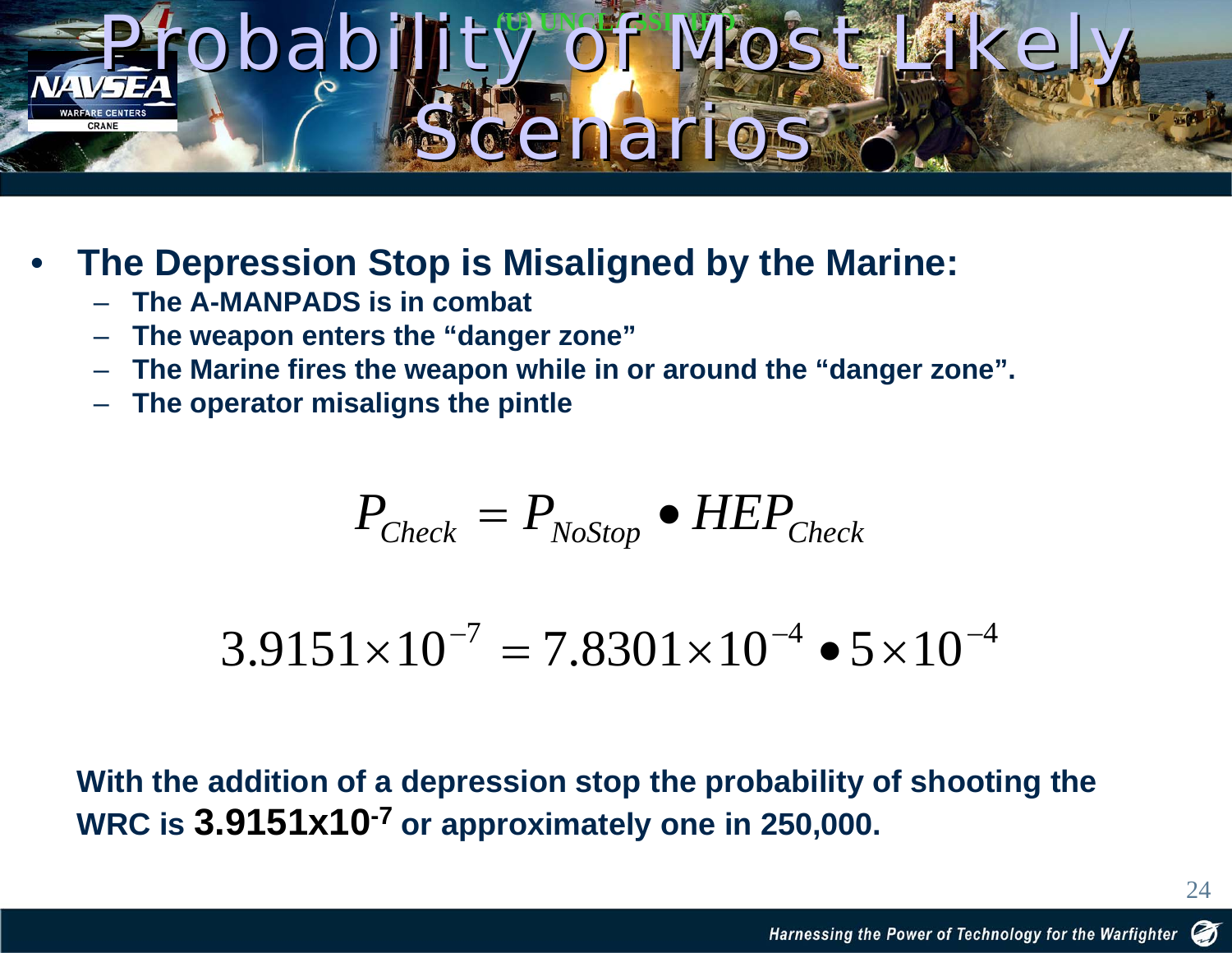### Probability of Most Likely Scenarios Scenarios

#### •**The Depression Stop is Misaligned by the Armorer:**

- –**The A-MANPADS is in combat**
- –**The weapon enters the "danger zone"**
- –**The Marine fires the weapon while in or around the "danger zone".**
- –**The armorer misaligns the pintle or fails to align the pintle at all**
- –**The operator does not find the misalignment.**

$$
P_{\text{Misalign}} = P_{\text{Check}} \bullet HEP_{\text{Misalign}}
$$

$$
1.9575 \times 10^{-11} = 3.9151 \times 10^{-7} \cdot 5 \times 10^{-5}
$$

**By making the armorer responsible for the adjustment of the safety stop, the probability of shooting the WRC becomes 1.9575x10-11 or approximately one in 50 Billion.**

25

Ø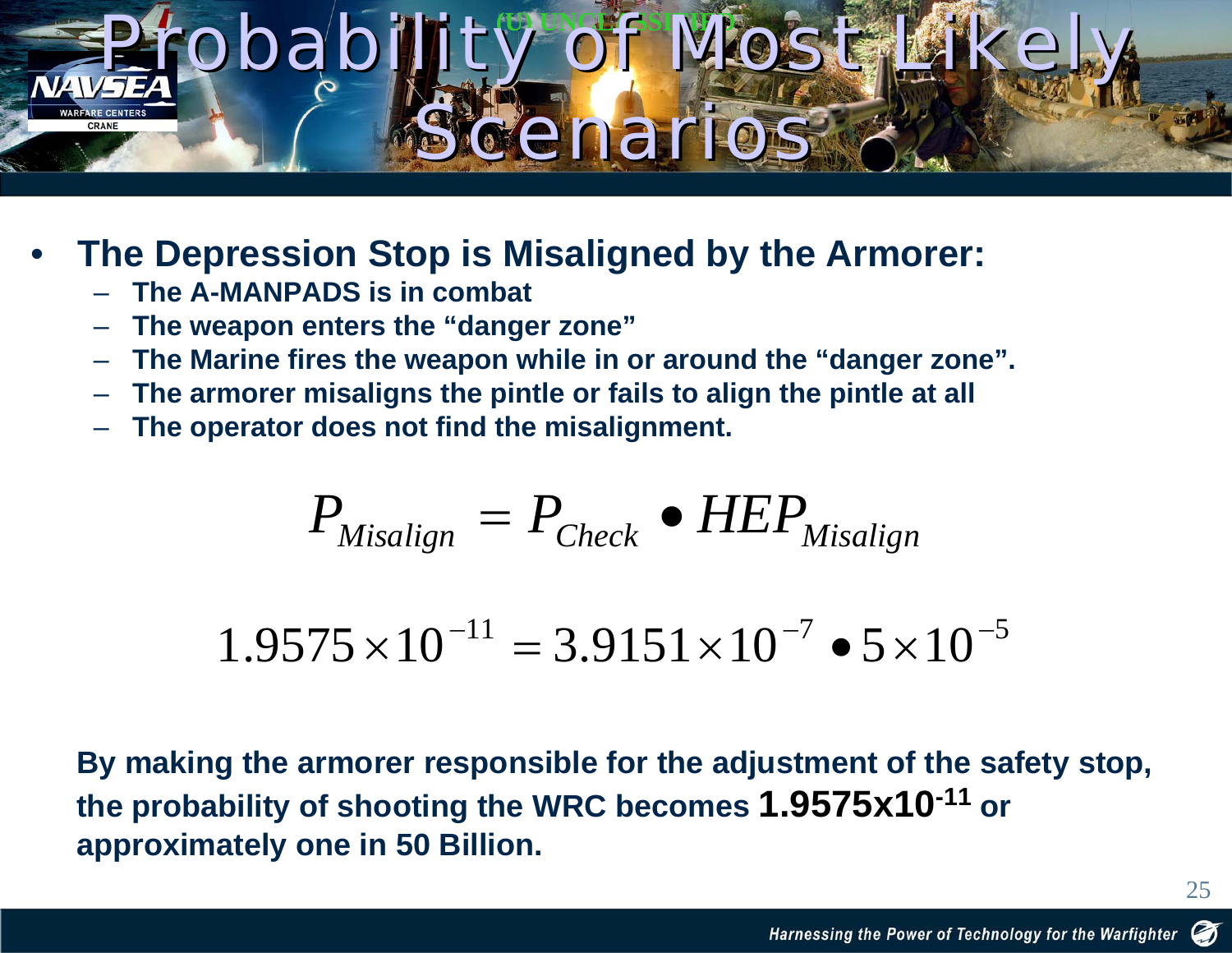### **(U) UNCLASSIFIED** Final

| <b>Scenario</b>                   | <b>Severity</b> | <b>Probability</b> | <b>Acceptability</b> | <b>Authority</b>                 |
|-----------------------------------|-----------------|--------------------|----------------------|----------------------------------|
| <b>No Depression Stop</b>         |                 |                    | ${\bf ID}$           | <b>Program Executive Officer</b> |
| <b>Adjustable Depression Stop</b> |                 |                    | $\mathbf{H}$         | <b>Program Manager</b>           |
| <b>Armorer Adjusts Pintle</b>     |                 |                    | $\mathbf{H}$         | <b>Program Manager</b>           |

- • **The risk associated with the A-MANPADS operating with the adjustable stop provided with the Mk 93 pintle is of a level acceptable by the Program Manager.** 
	- **Based upon** 
		- **The condition that all controls and procedures are complied with**
		- $\bullet$ **The A-MANPADS will be operated within stated parameters**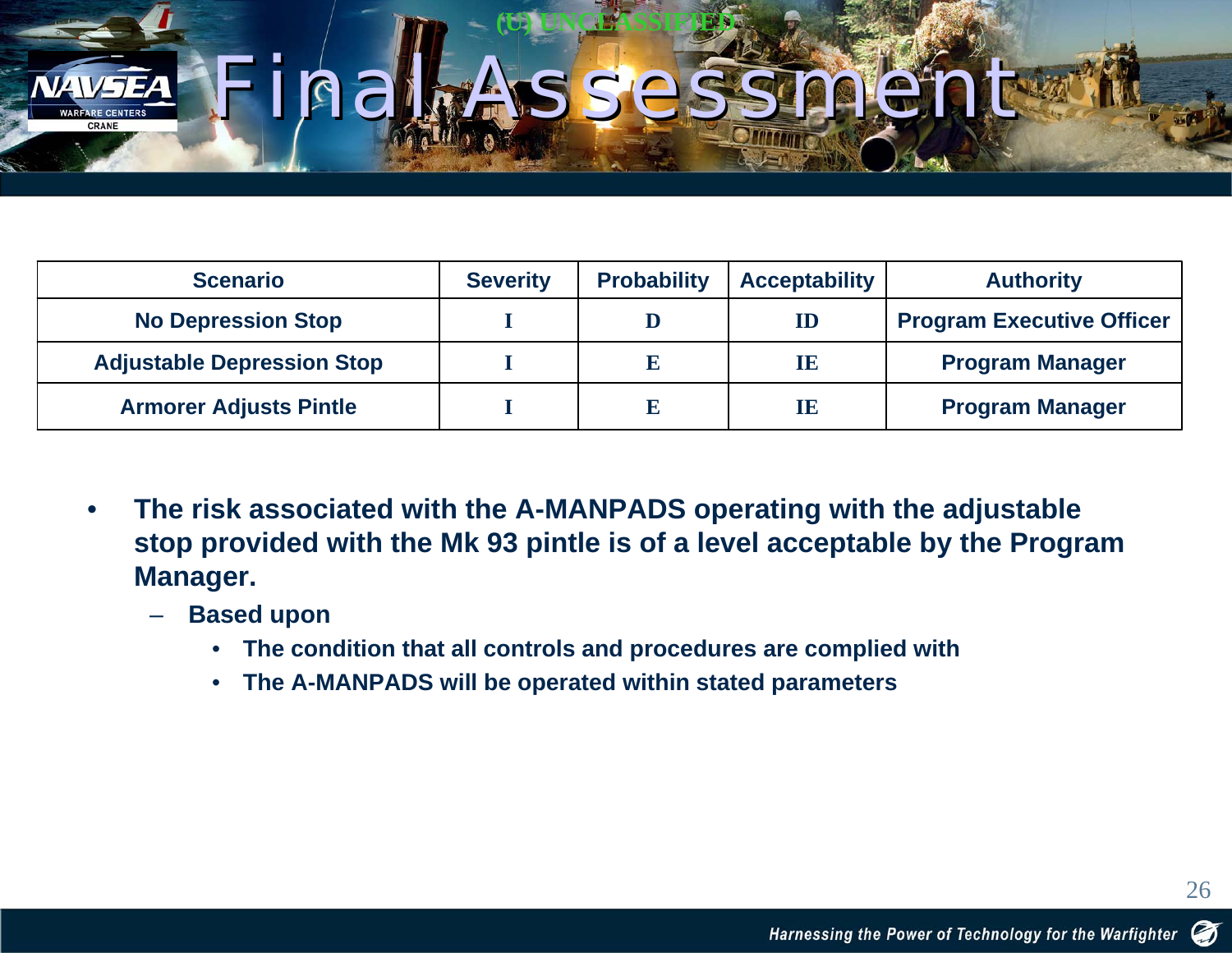

- • **After the study was conducted, the Program Manager was able to accept the risk associated with the hazard, the Program received a full rate production decision, and all systems were fielded on schedule.**
- **The use of a fault treat analysis such as HFACS for Safety Assessment Probability Levels is crucial to capturing a true picture of all the factors leading to a hazard.**
- **While the use of SPAR-H requires computational effort, I have demonstrated that the math is uncomplicated and relatively concise.**
- **SPAR-H includes the flexibility to be utilized for any Program. It does not depend upon predetermined scenarios, but rather considers 8 performance shaping factors that are crucial to success in any action or diagnosis.**
- $\bullet$  **With the comparative ease of applying SPAR-H, there is no**  need for a program to arbitrarily apply a blanket number (1 x **10-3) to their Safety Assessment Probability Levels.**